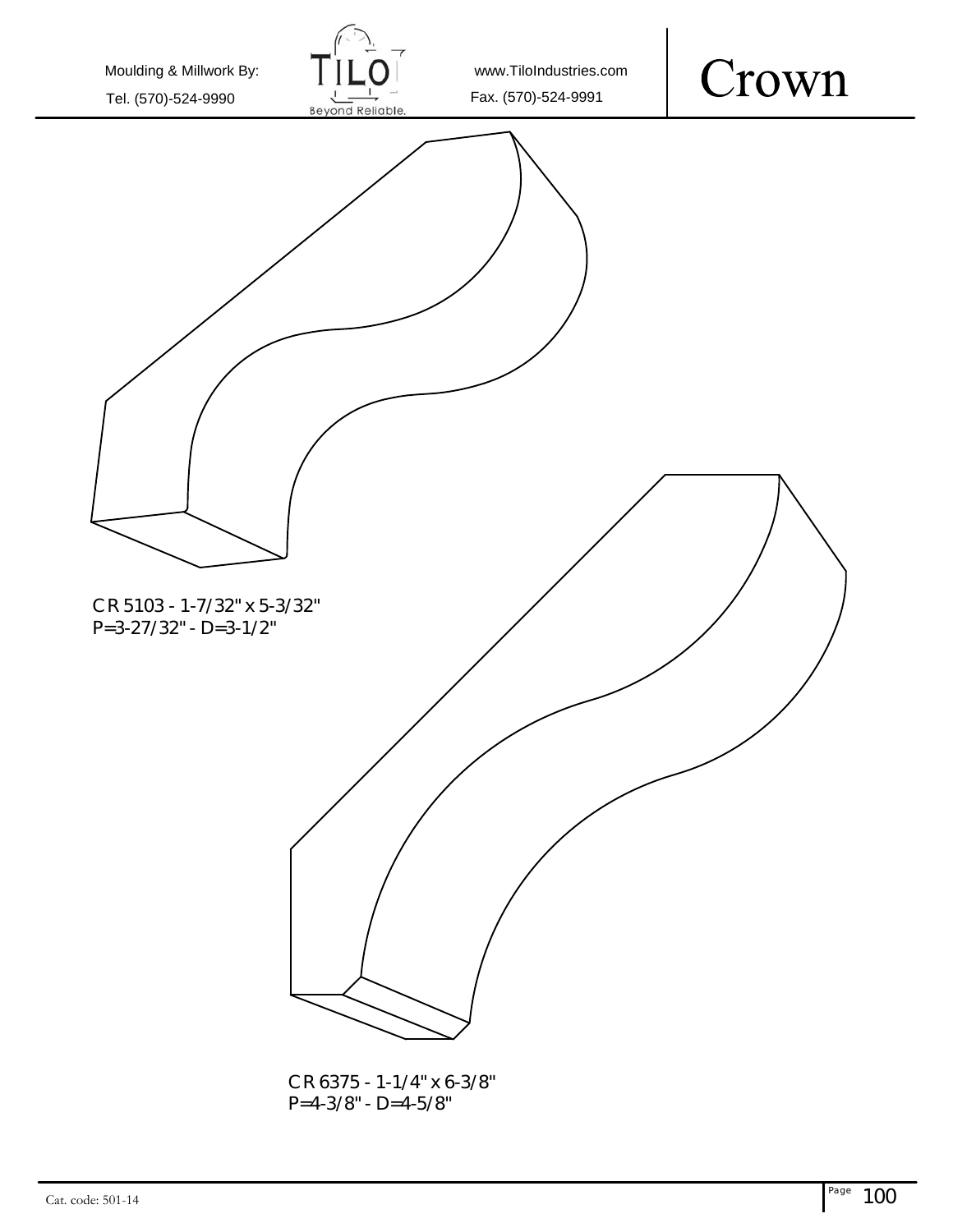

www.TiloIndustries.com





CR 5812 - 1-1/16" x 5-13/16" P=4" - D=4-1/4"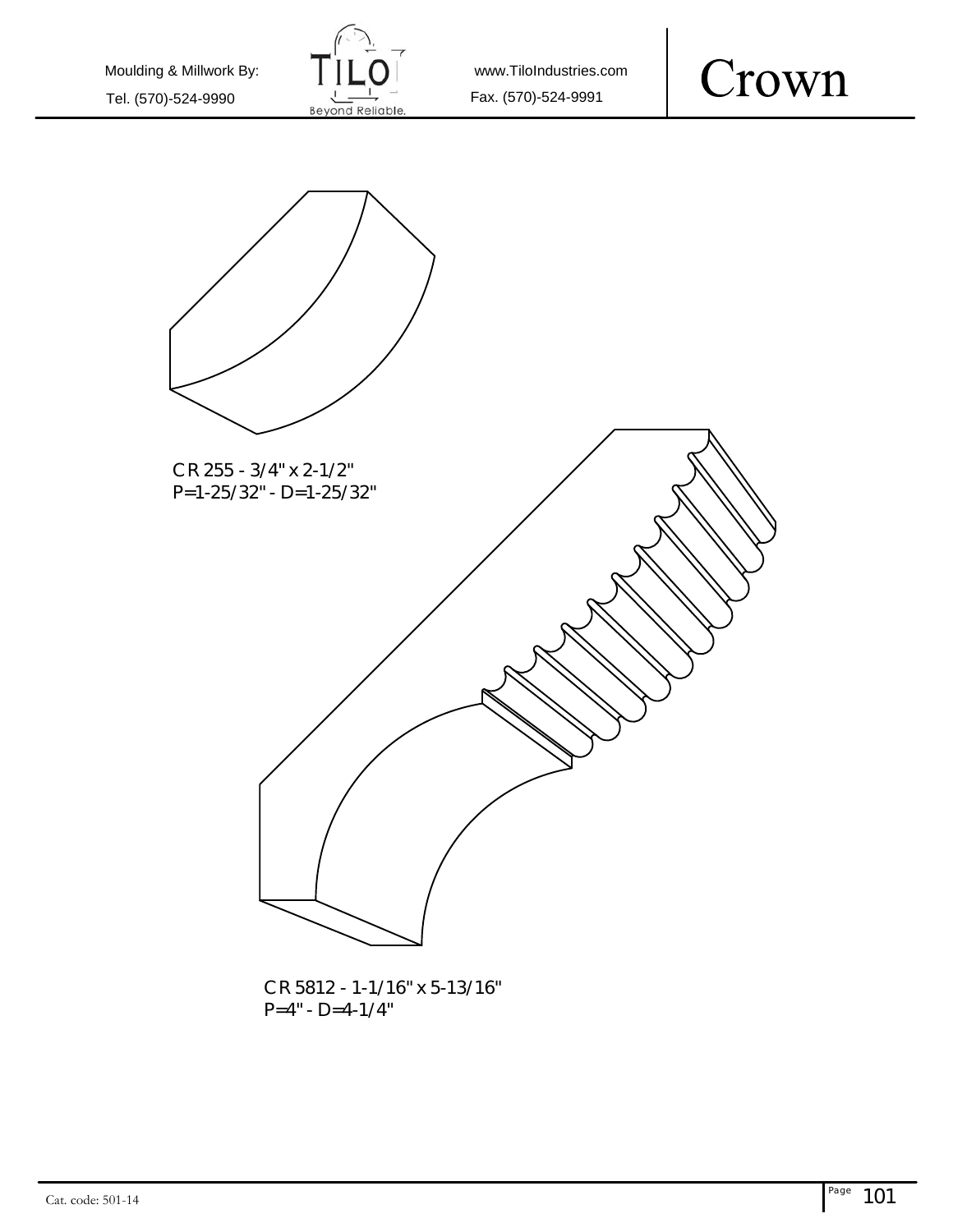

www.TiloIndustries.com



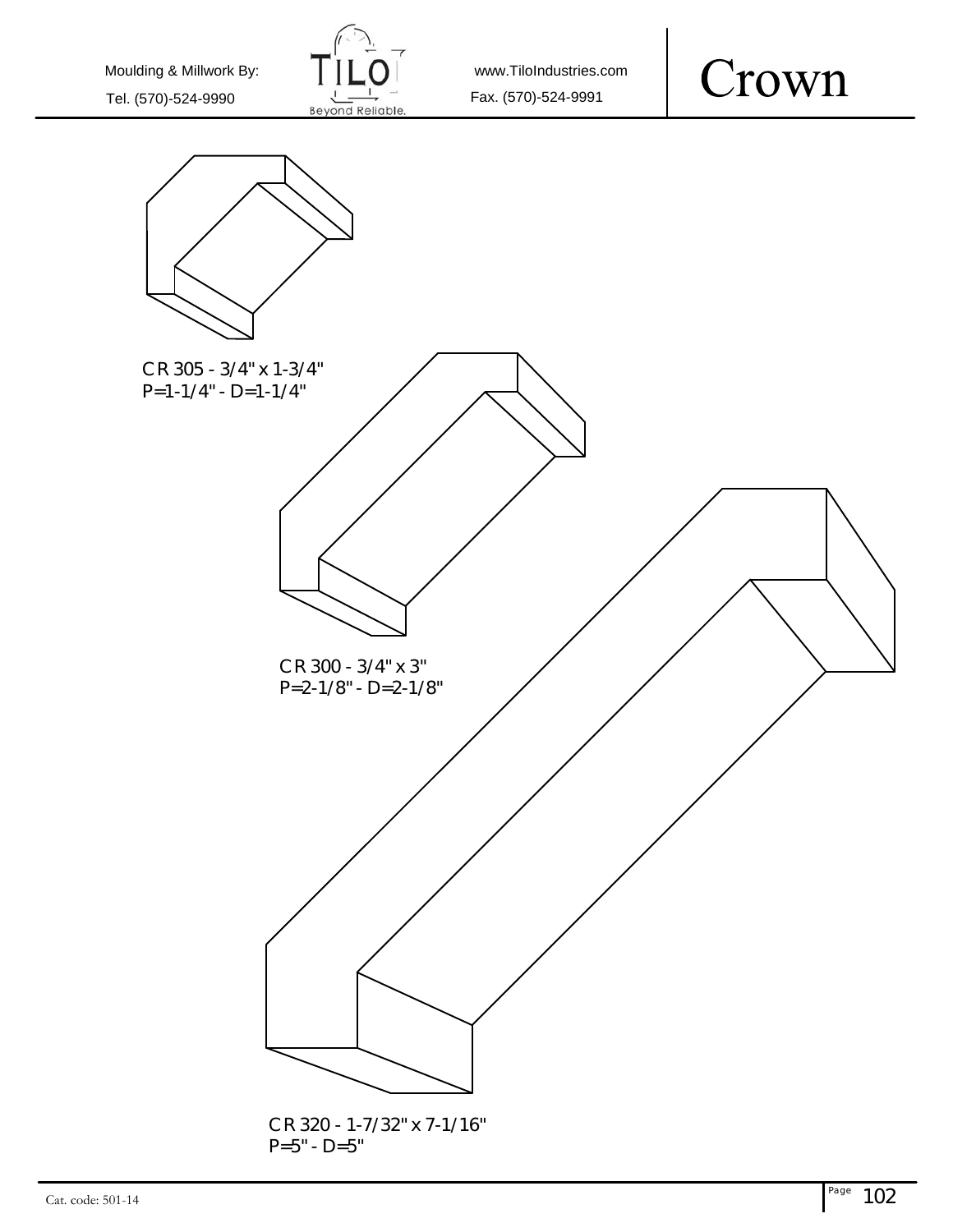

www.TiloIndustries.com





CR 310 - 3/4" x 4-1/4" P=2-31/32" - D=3-1/16"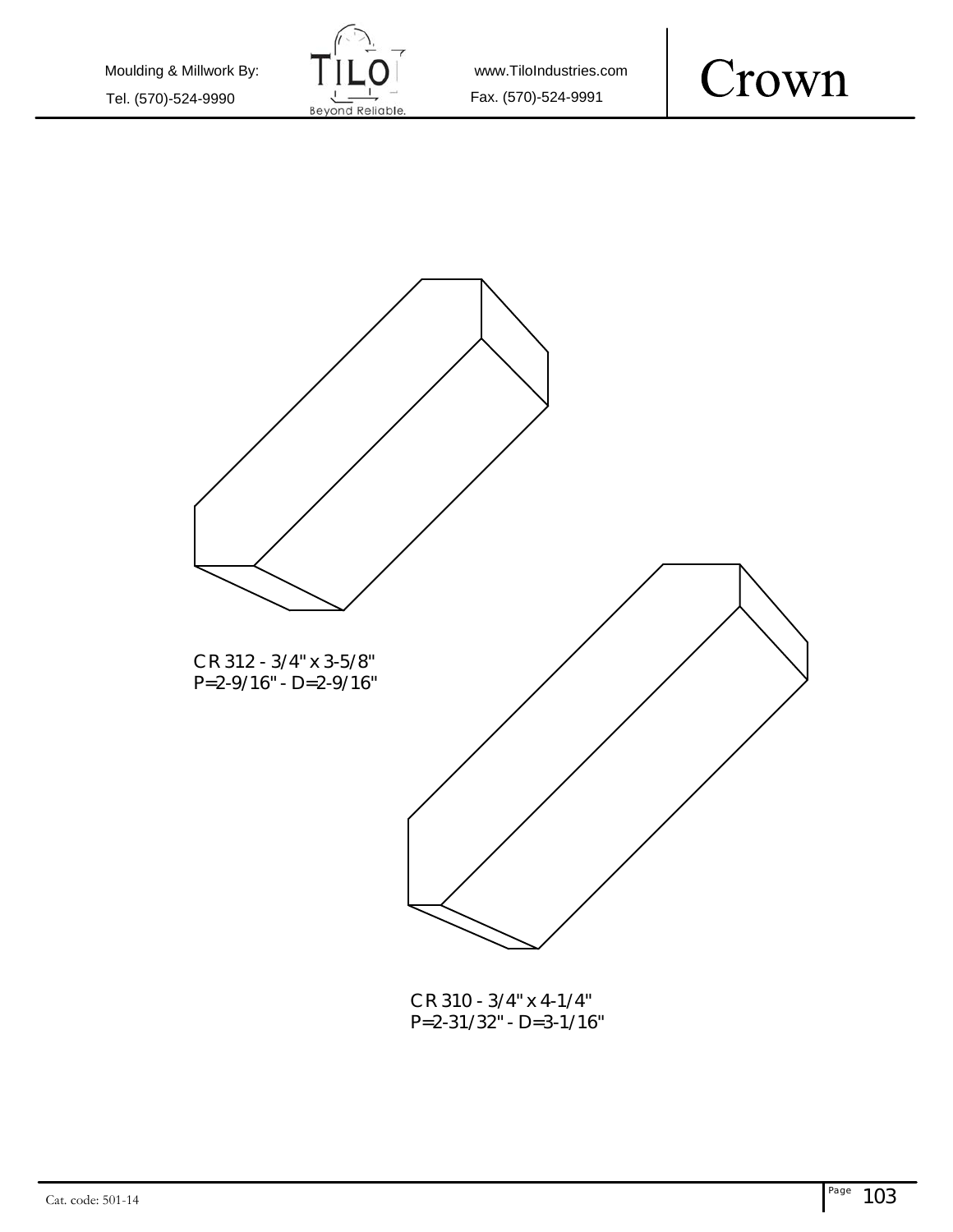

www.TiloIndustries.com

#### Crown



P=3-3/4" - D=5-1/2"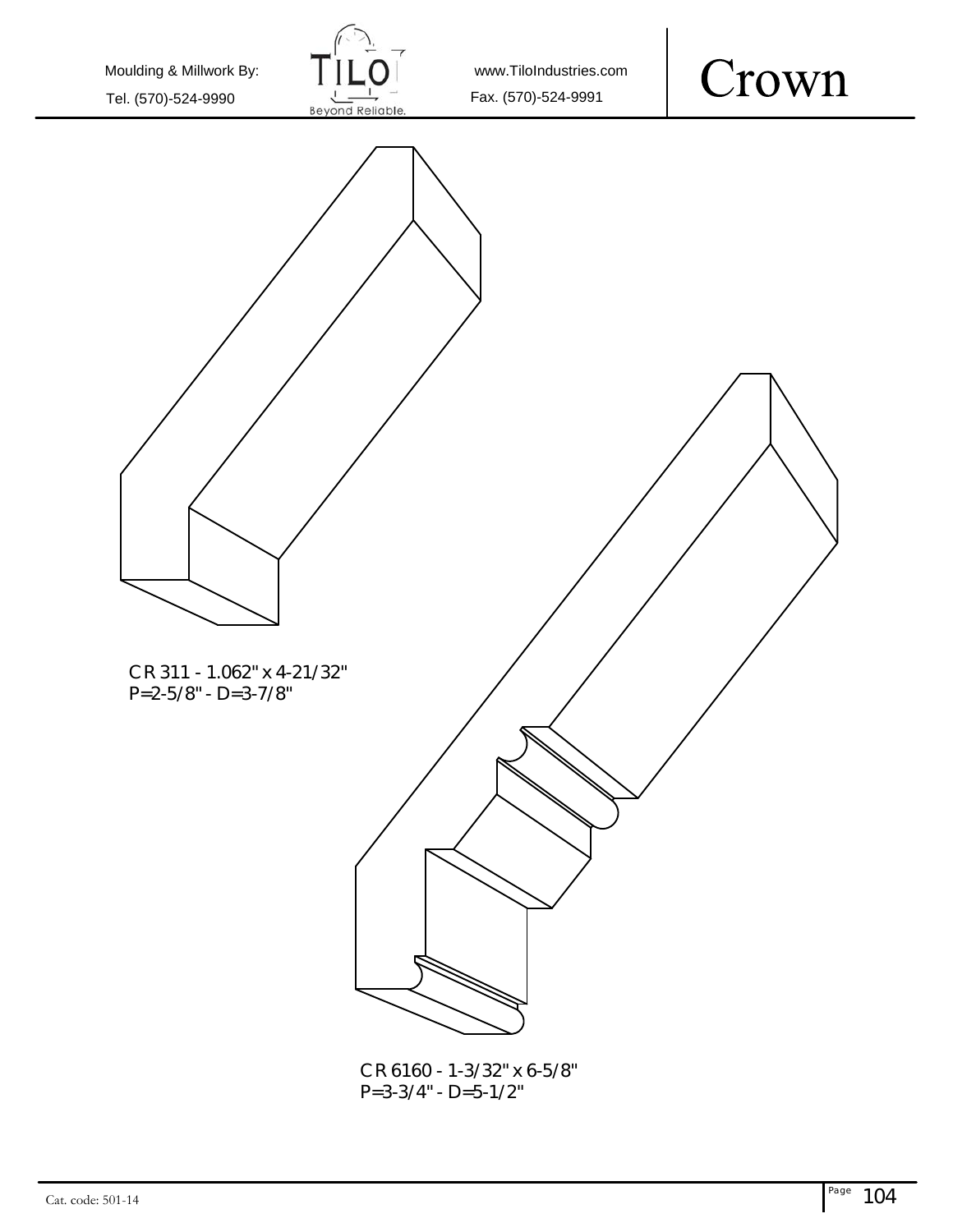

www.TiloIndustries.com

## Crown











CR 2375 - 3/4" x 2-3/8" P=1-11/16" - D=1-11/16"

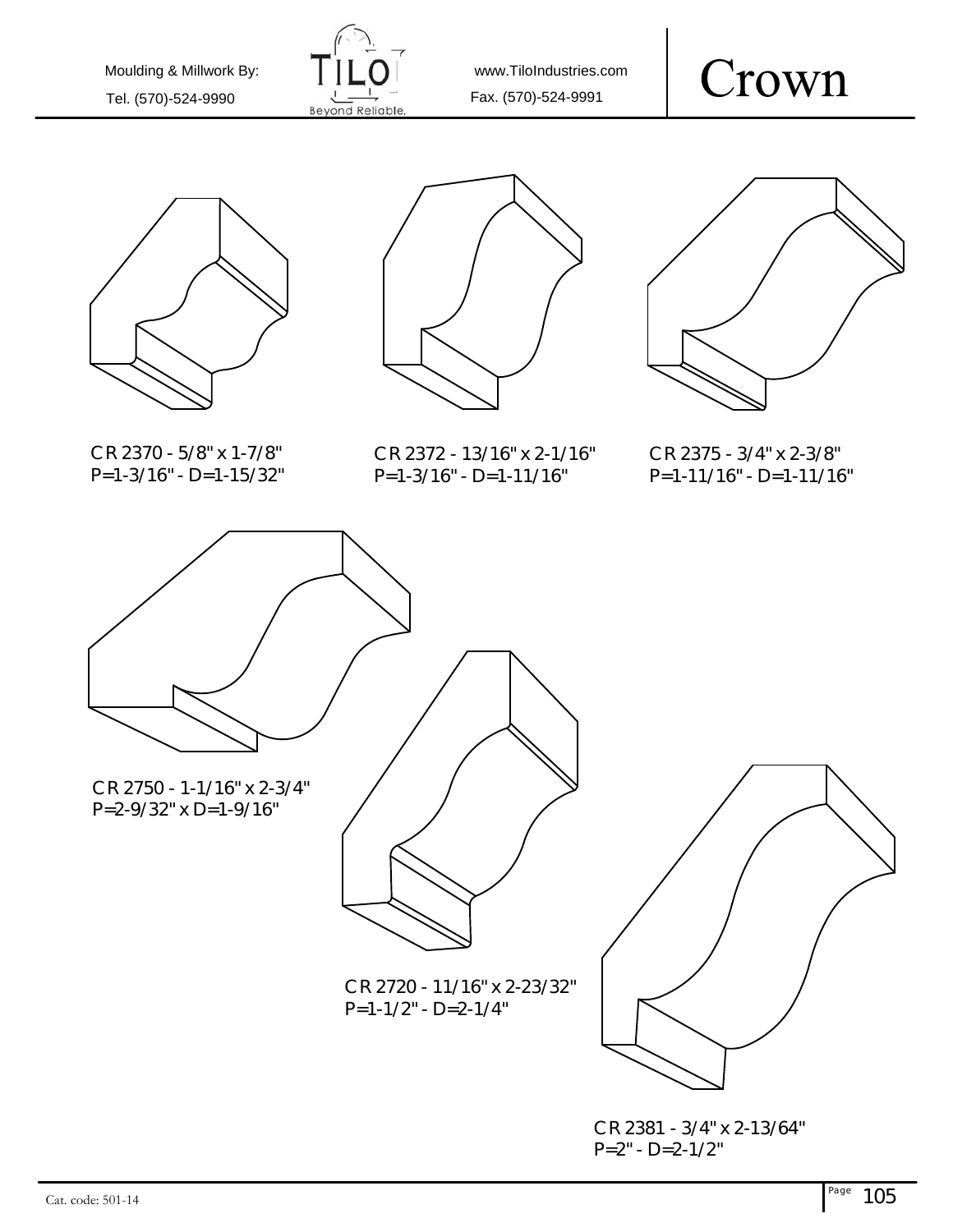Crown Moulding & Millwork By: www.TiloIndustries.com Tel. (570)-524-9990  $\frac{1}{10}$  Fax. (570)-524-9991 CR 2380 - 13/16" x 3-15/16" P=2-15/32" - D=3-1/16" CR 2386 - 1" x 4-13/16" P=3-5/16" - D=4-7/16"

CR 2385 - 13/16" x 4-3/4" P=2-23/32" - D=3-31/32"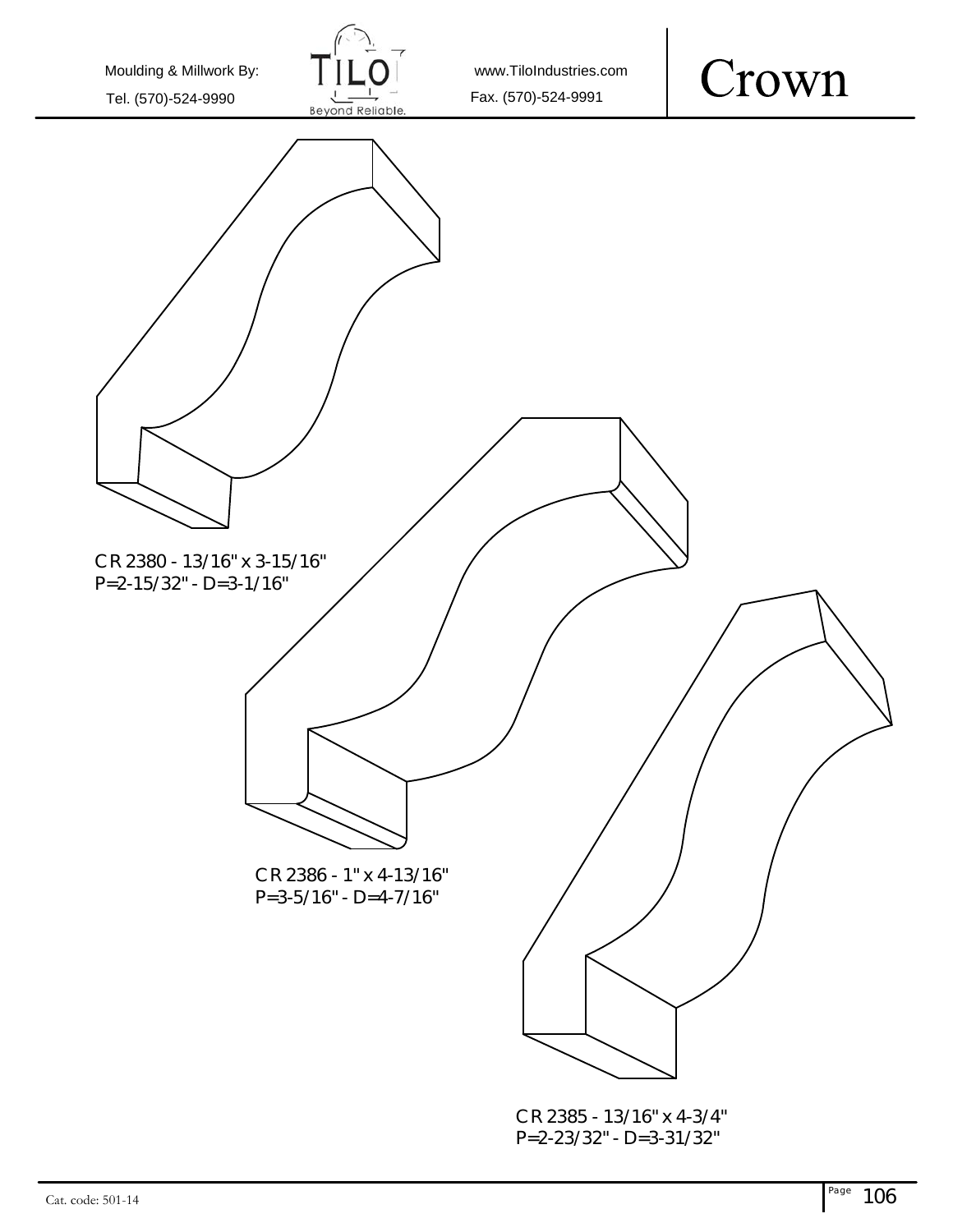

www.TiloIndustries.com





CR 94 - 1-5/16" x 5-17/32" P=3-5/16" - D=4-7/16"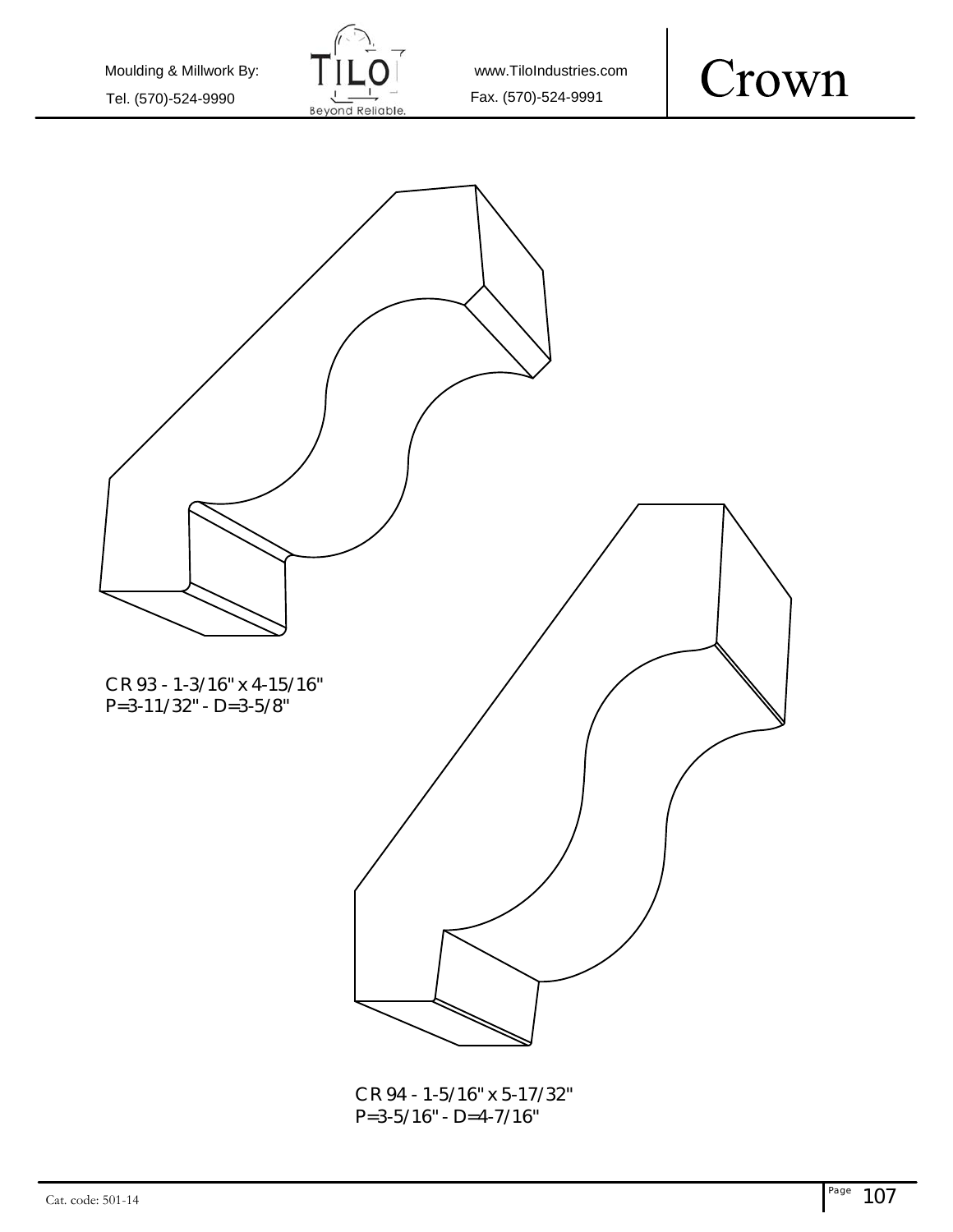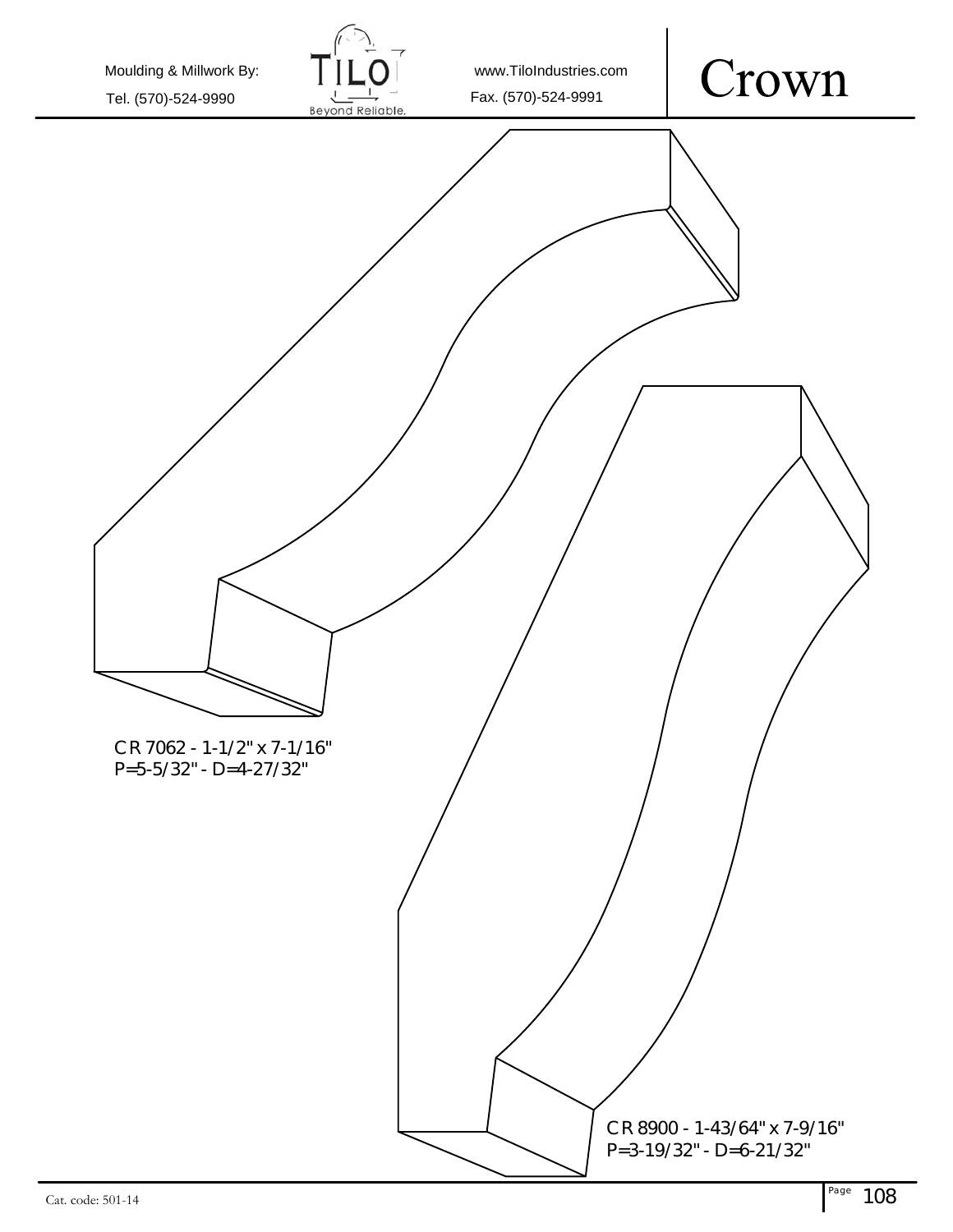

www.TiloIndustries.com

#### Crown



CR 12 - 3/4" x 1"  $P=3/4" - D=1"$ 



CR 20 - 3/4" x 13/16" P=13/16" - D=3/4"



CR 26 - 1" X 1"  $P=1" - D=1"$ 



CR 17 - 3/4" x 1-1/4" P=1-1/4" - D=3/4"



CR 16 - 1-1/16" X 1-1/4" P=1-1/16" - D=1-1/4"



CR 24 - 1-1/4" x 1-9/16" P=1-9/16" - D=1-1/4"



CR 15 - 1-1/8" x 1-3/16" P=1-3/16" - D=1-1/8"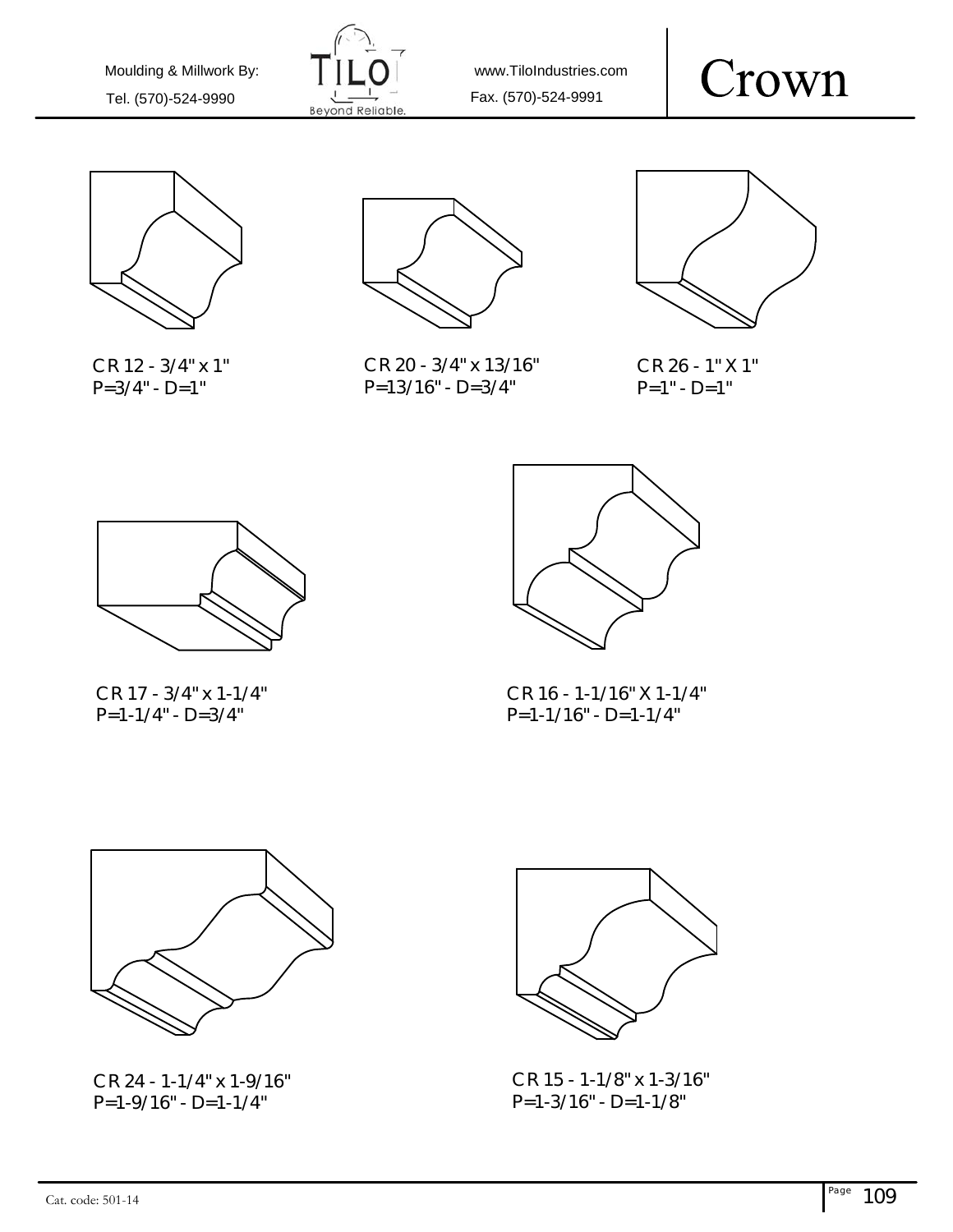

www.TiloIndustries.com

## Crown



CR 14 - 3/4" x 1-1/4"  $P=1-1/4$ " -  $D=3/4$ "



CR 9 - 13/16" x 1-1/2" P=1-1/2" - D=13/16"



CR 175 - 11/16" x 1-3/4" P=1-3/4" - D=11/16"



CR 18 - 1-1/8" x 2"  $P=2" - D=1-1/8"$ 



CR 15TM - 1-1/8" x 2"  $P=2$ " - D=1-1/8"



CR 19 - 1-3/4" X 2-3/4"  $P=2-3/4$ " -  $D=1-3/4$ "



CR 24TM - 1-1/4" x 2-5/16" P=2-5/16" - D=1-1/4"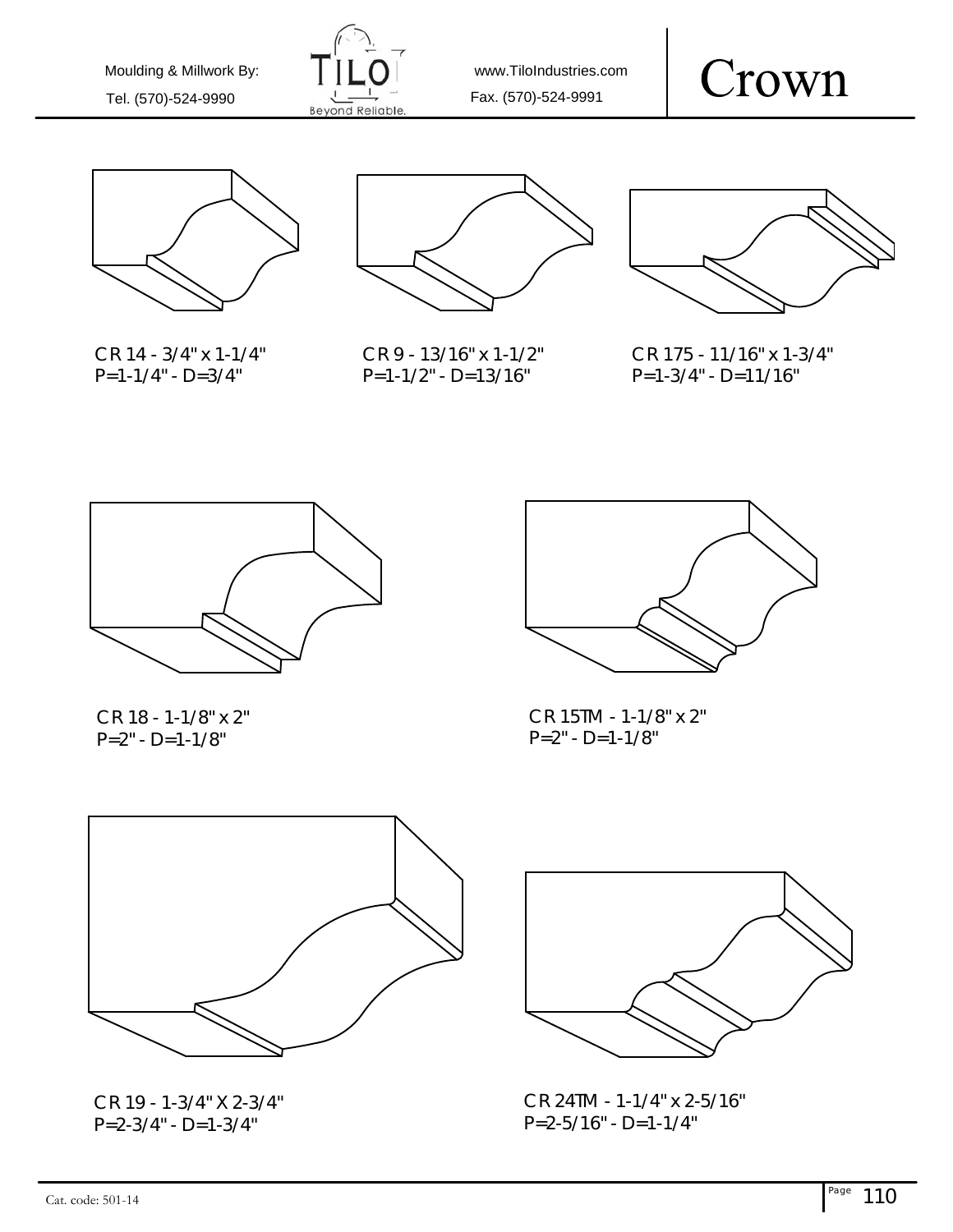

www.TiloIndustries.com





CR 2262 - 1-1/16" x 2"  $P=1-1/16" - D=2"$ 

CR 2261 - 11/16" x 1-11/16" P=11/16" - D=1-11/16"



#### CR 2260 - 5/8" x 15/16"  $P=5/8" - D=15/16"$



CR 2250 - 1-3/8" x 2-3/4" P=1-3/8" - D=2-3/4"





CR 2245 - 1-1/8" x 2-1/4"  $P=1-1/8" - D=2-1/4"$ 

CR 2275 - 1-1/32" x 2-9/32" P=1-1/32" - D=2-9/32"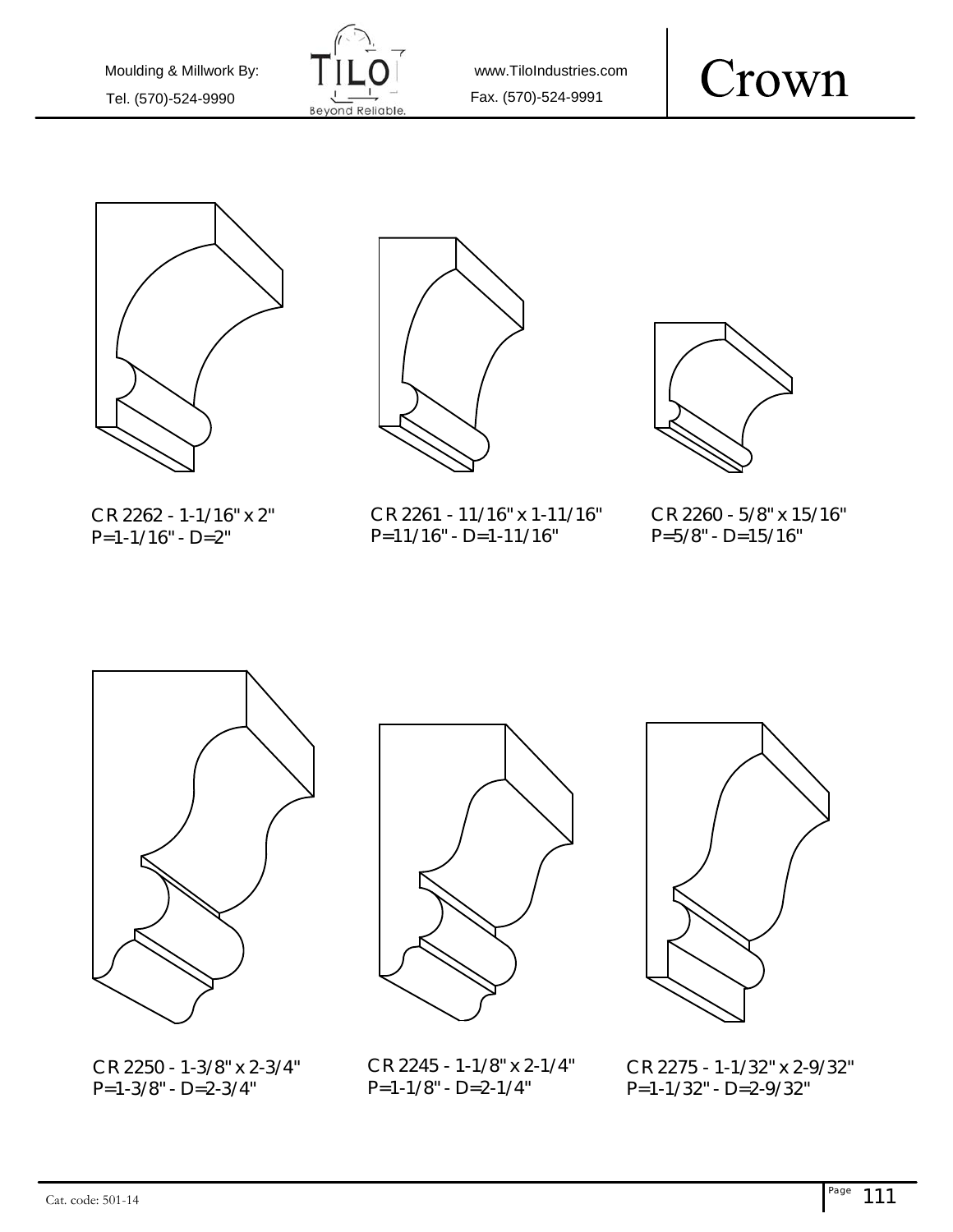

Crown

Please note that all Crowns are listed with a Projection and Drop measurement.

Projection is measured from the wall out to the outside edge of crown, and Drop is measured from the ceiling down to the bottom edge of the crown.

 $P = Projection$  &  $D = Drop$ 



CR 5 - 3/4" x 5-1/4" P=3-3/16" - D=4-1/8"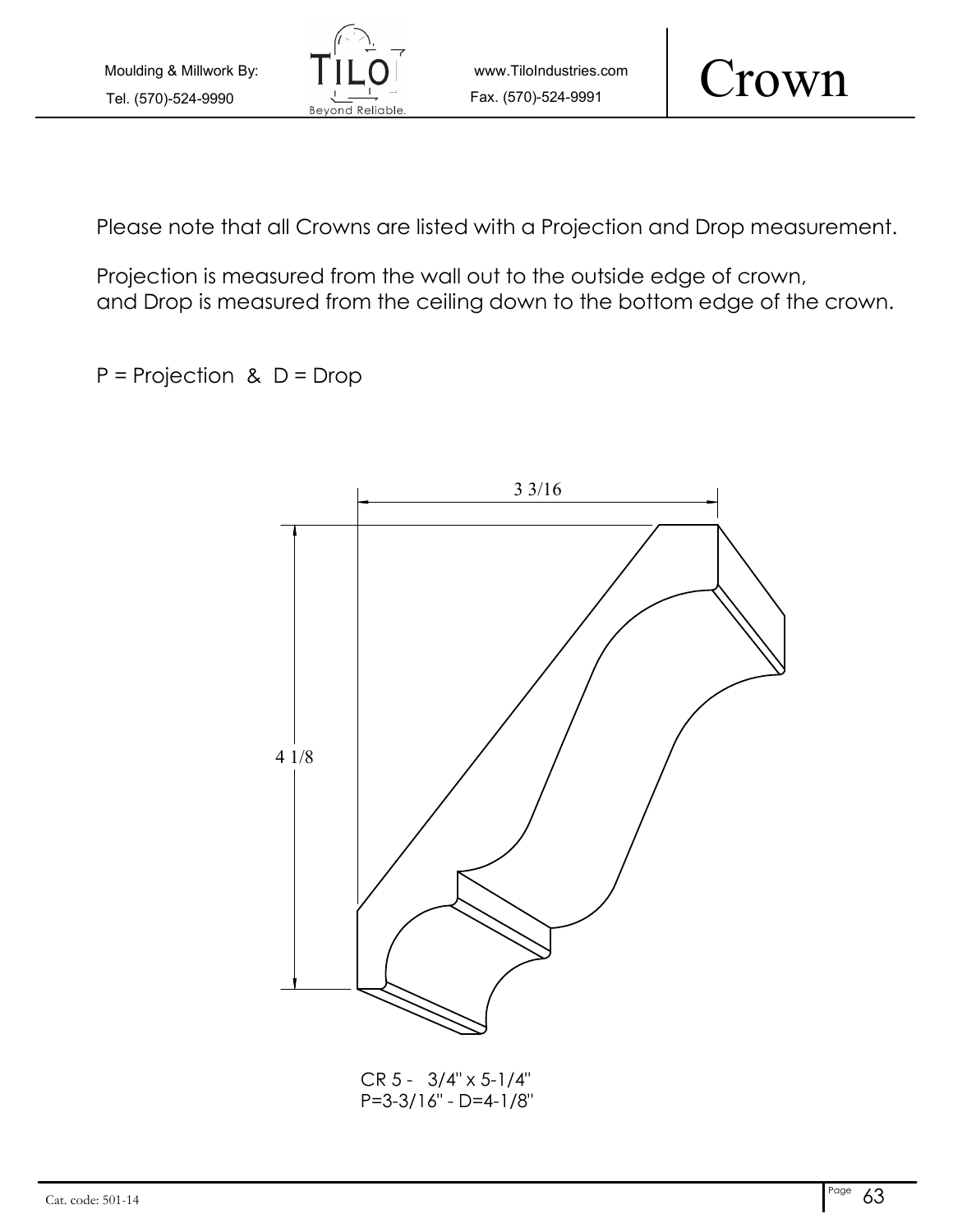

www.TiloIndustries.com









CR 1 - 7/16" x 1-3/4" P=1-1/4" - D=1-1/4"

CR 2 - 5/8" x 2-1/4" P=1-3/8" - D=1-25/32"

CR 258 - 3/4" x 2-5/8" P=1-5/8" - D=2-1/16"



CR 3 - 3/4" x 3-1/4" P=2" - D=2-9/16"



CR-259 - 13/16" X 3"  $P=2-1/8" = D=2-1/8"$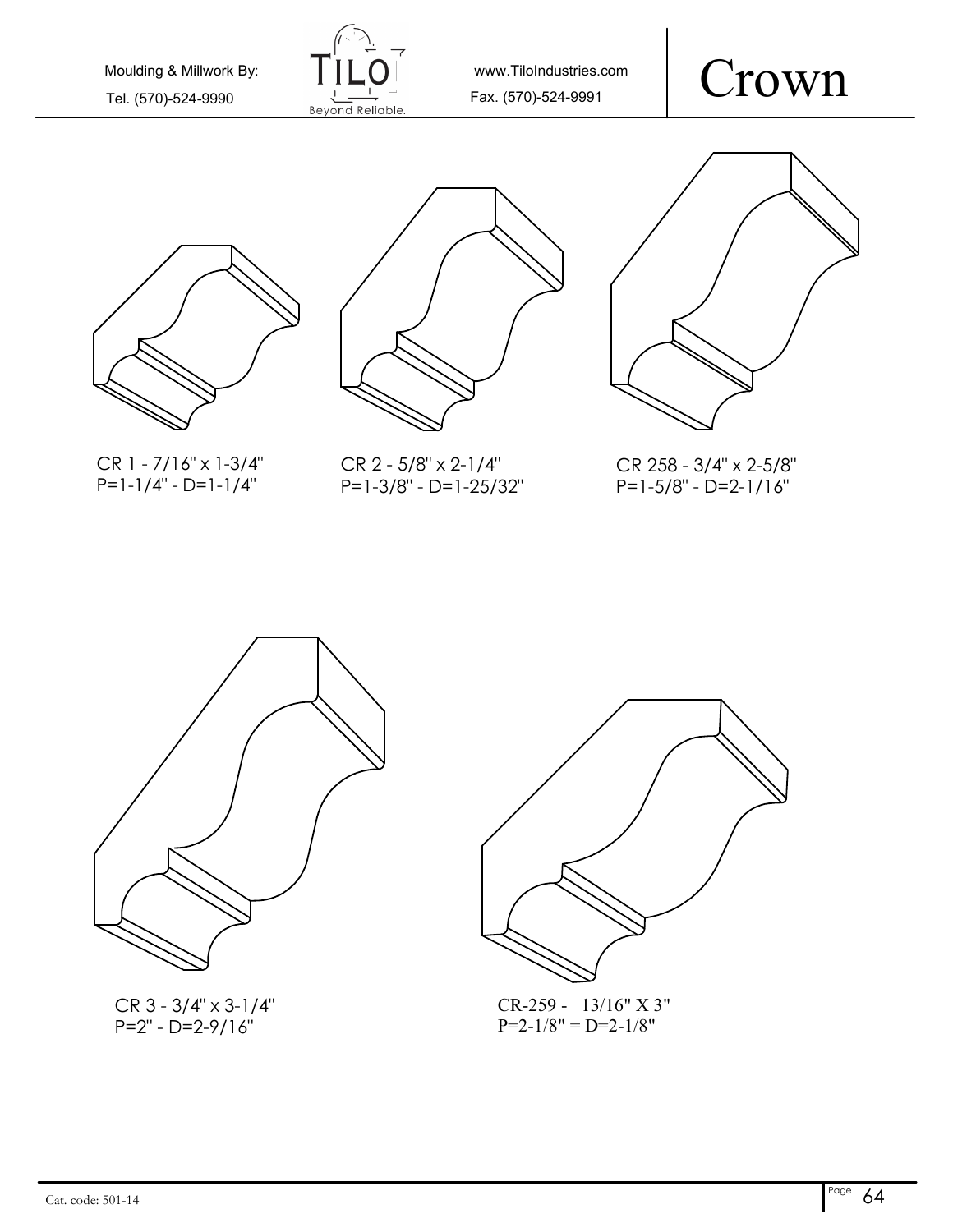

www.TiloIndustries.com





CR 3375 - 3/4" x 3-3/8" P=2-3/8" - D= 2-3/8"



CR 3629 - 13/16" x 3-5/8" P=2-3/8" - D=2-3/4"



CR 3665 - 13/16" x 3-21/32" P=2-1/16" - D=3-1/16"



CR 3678 - 1-1/16" X 4-1/2" P=2-5/8" - D=3-5/8"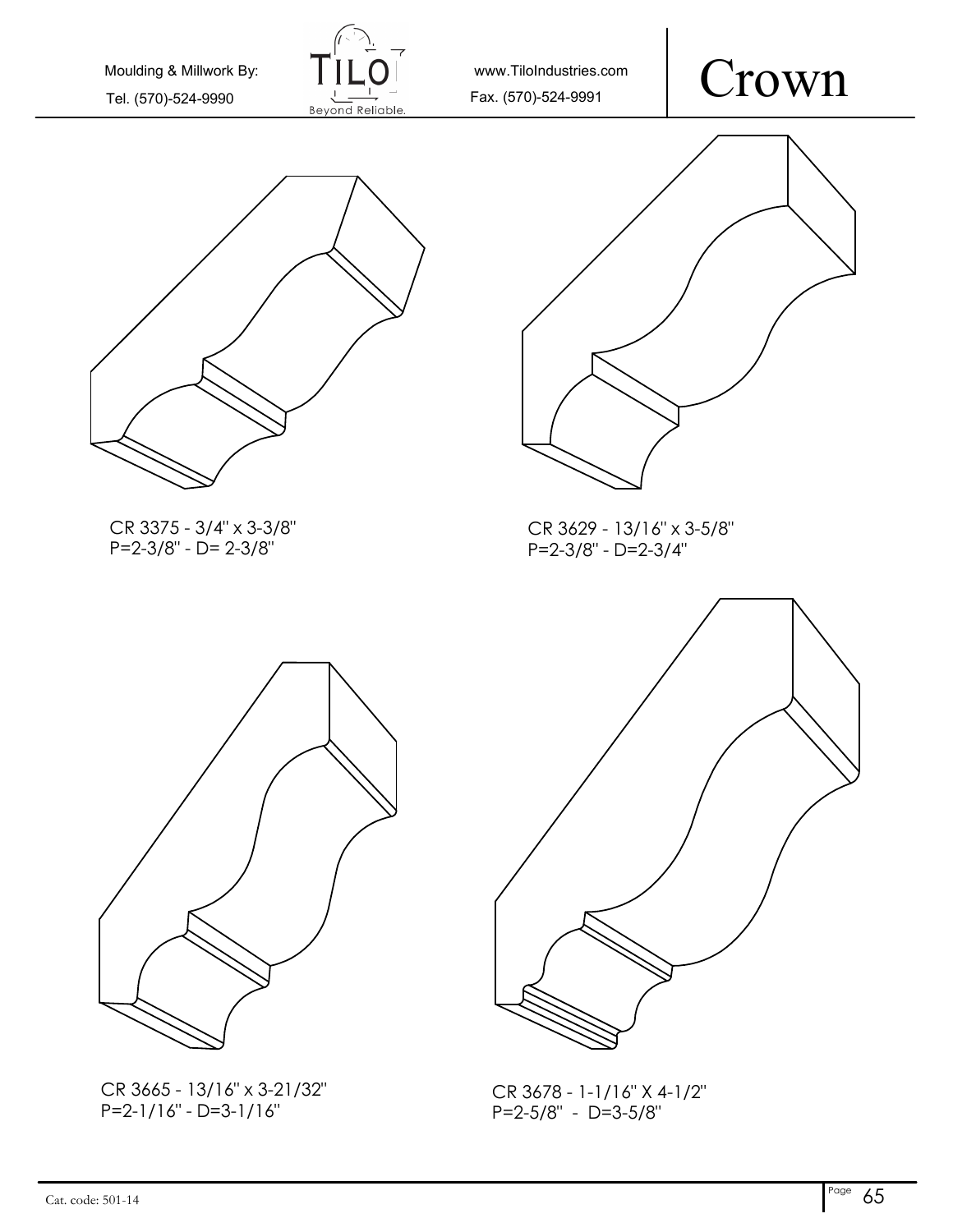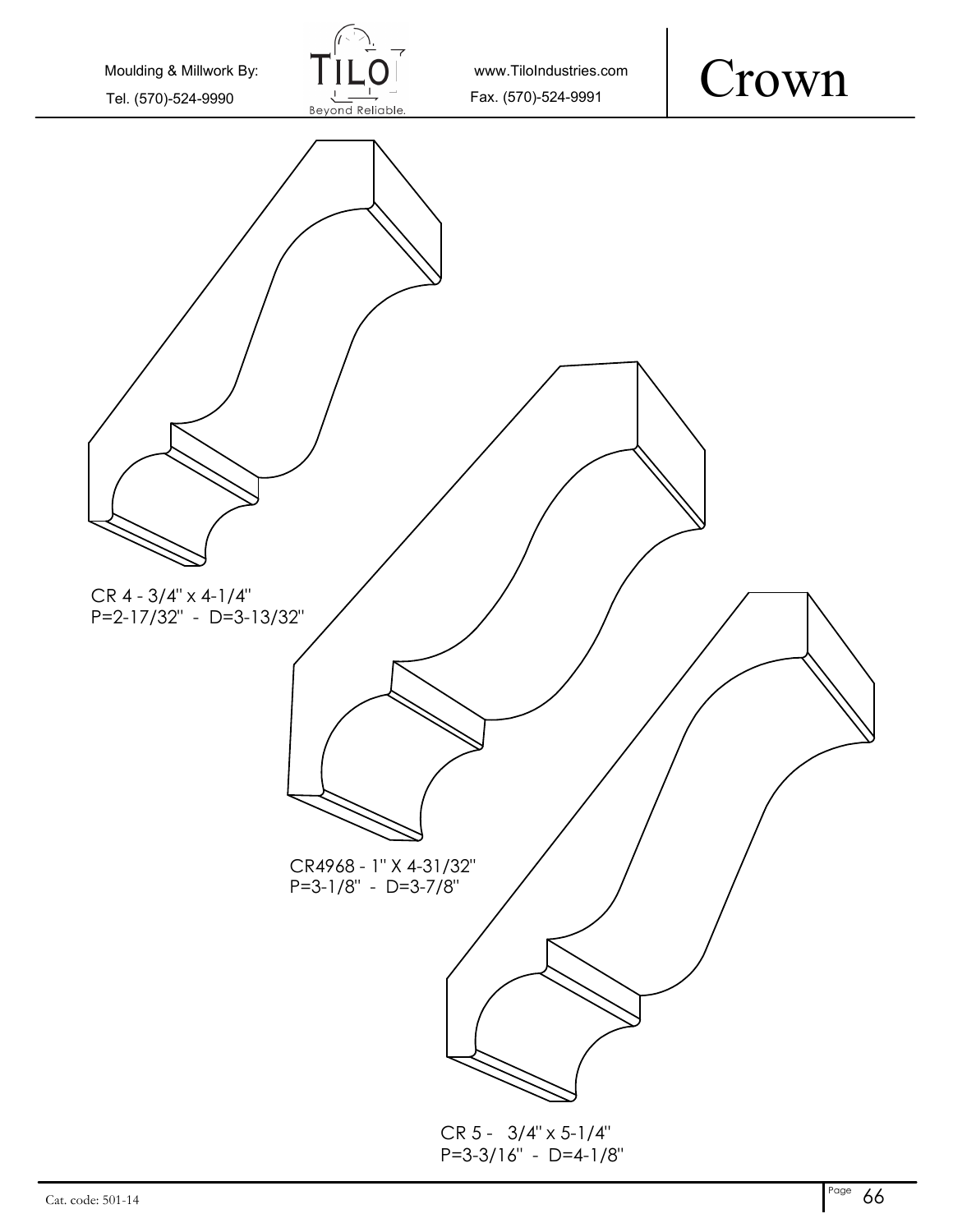

CR6 - 1-1/16" X 7-3/8" P= 4-1/2" - D=5-13/16"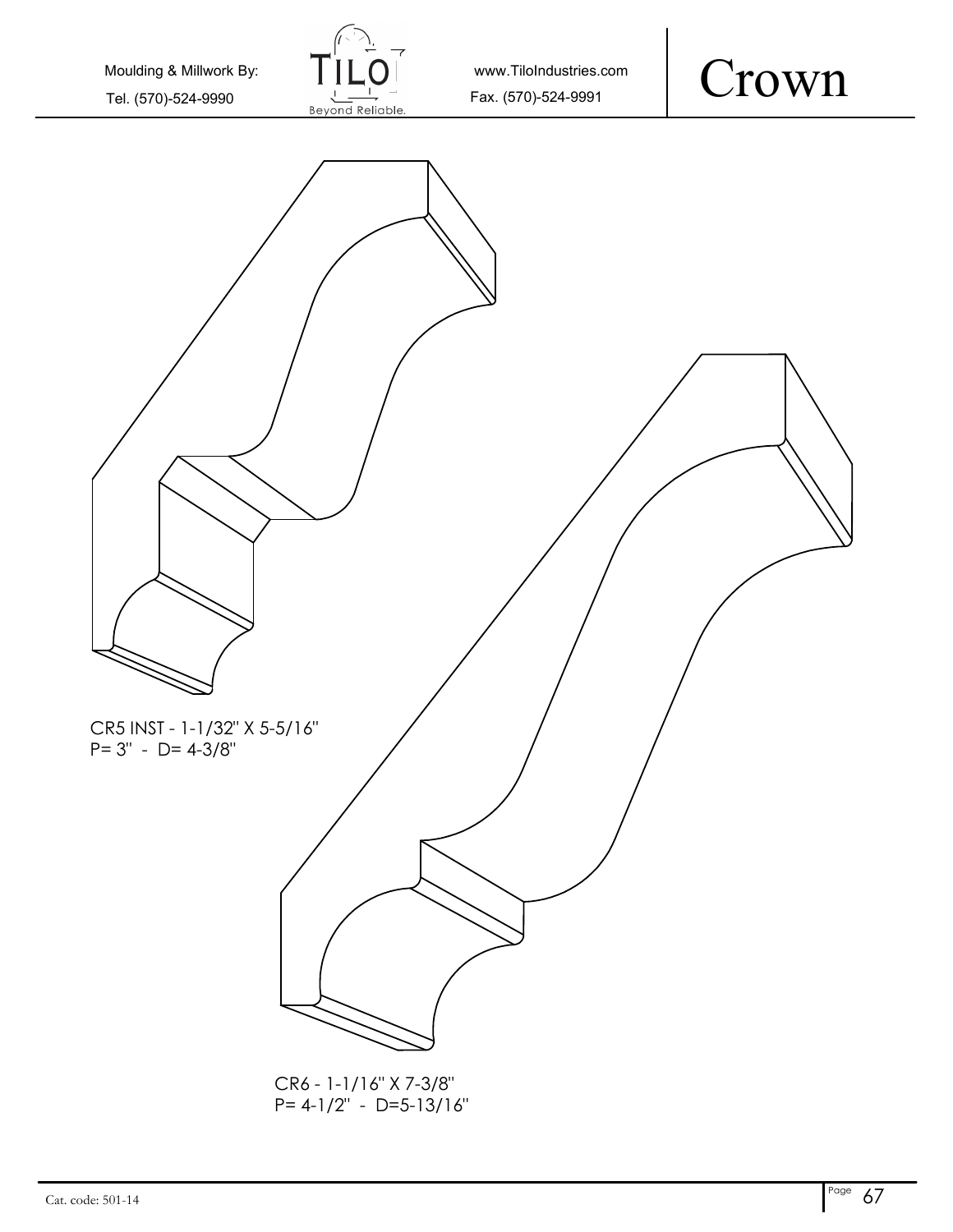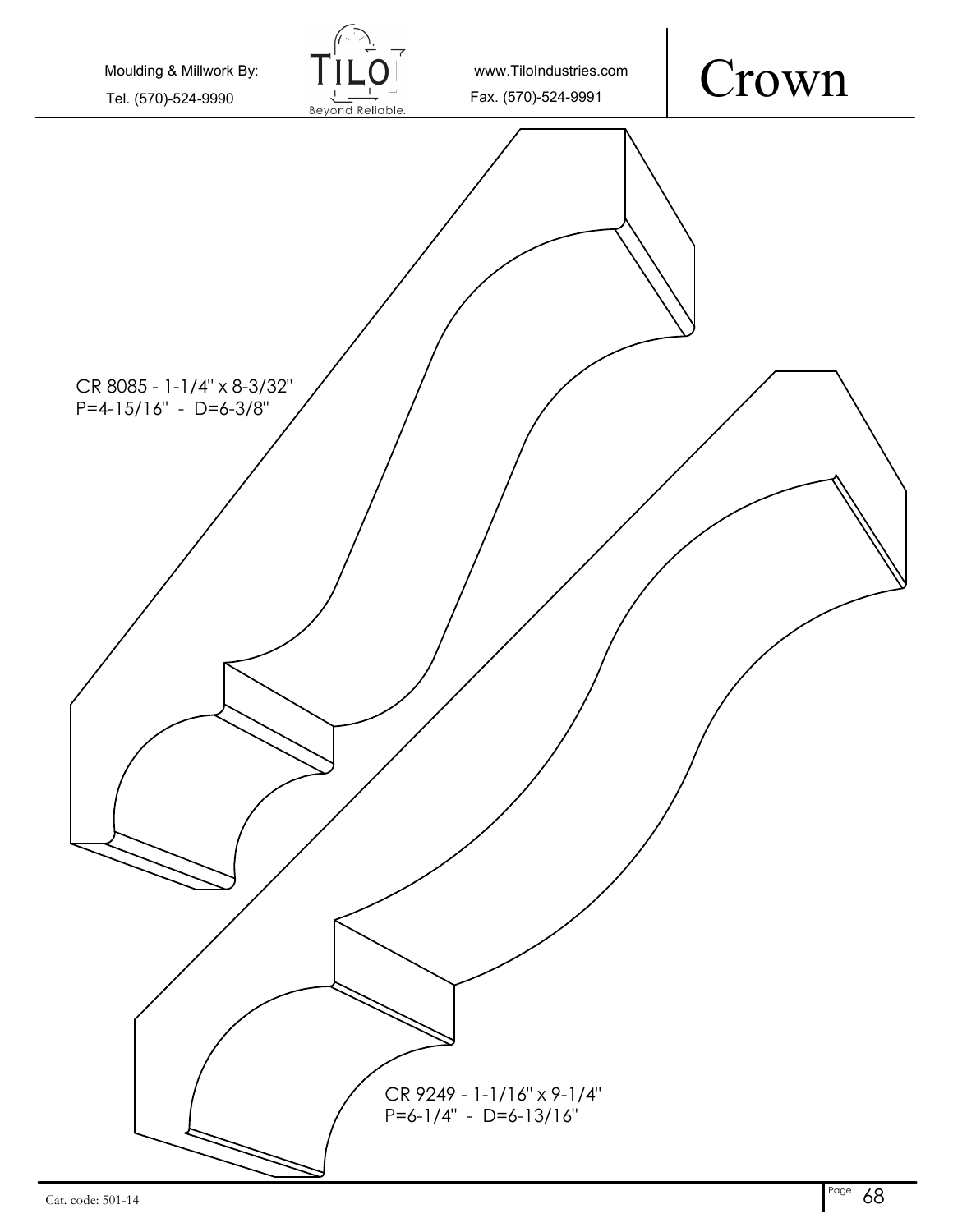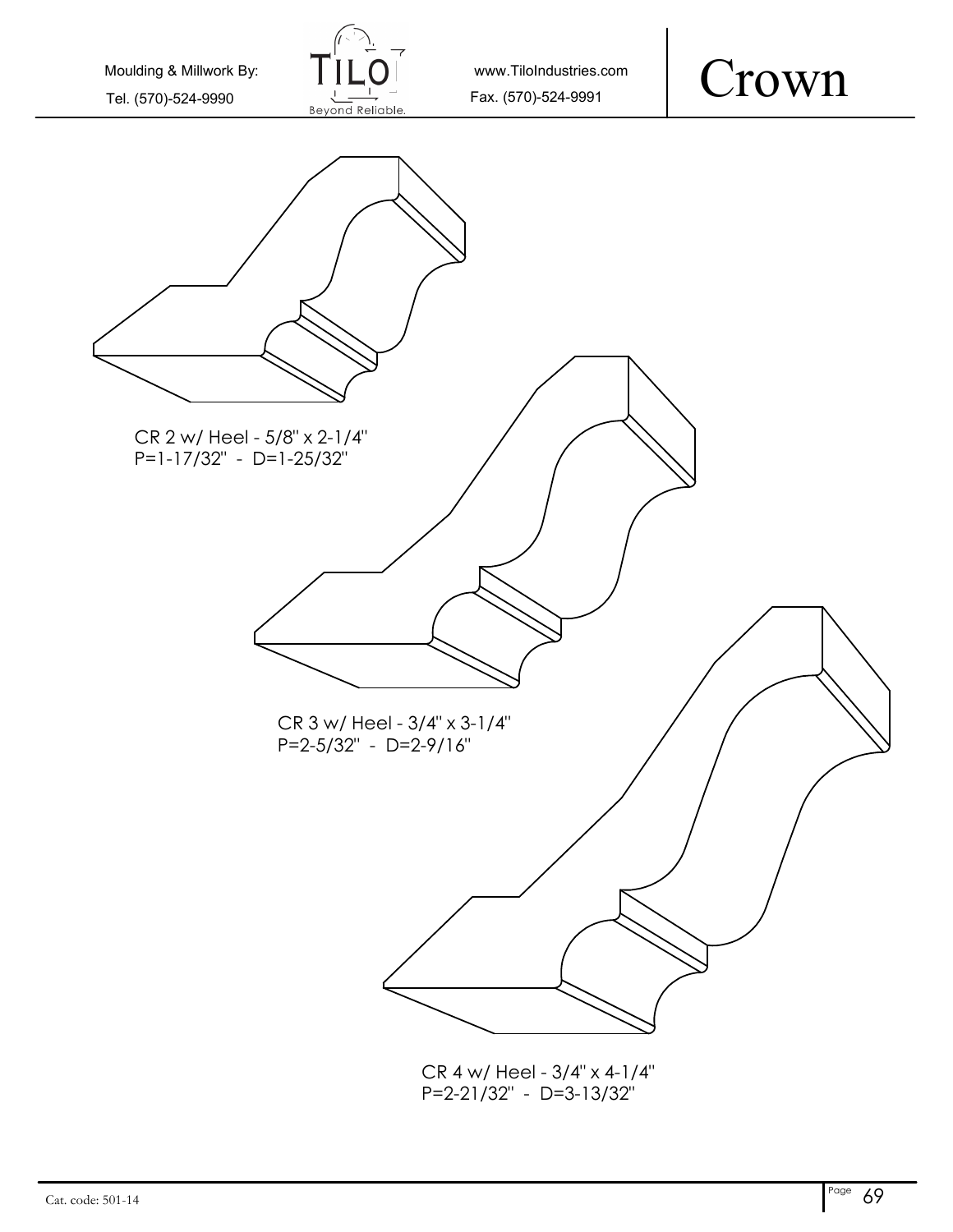

www.TiloIndustries.com

#### Crown



P=2-15/16" - D=3-19/32"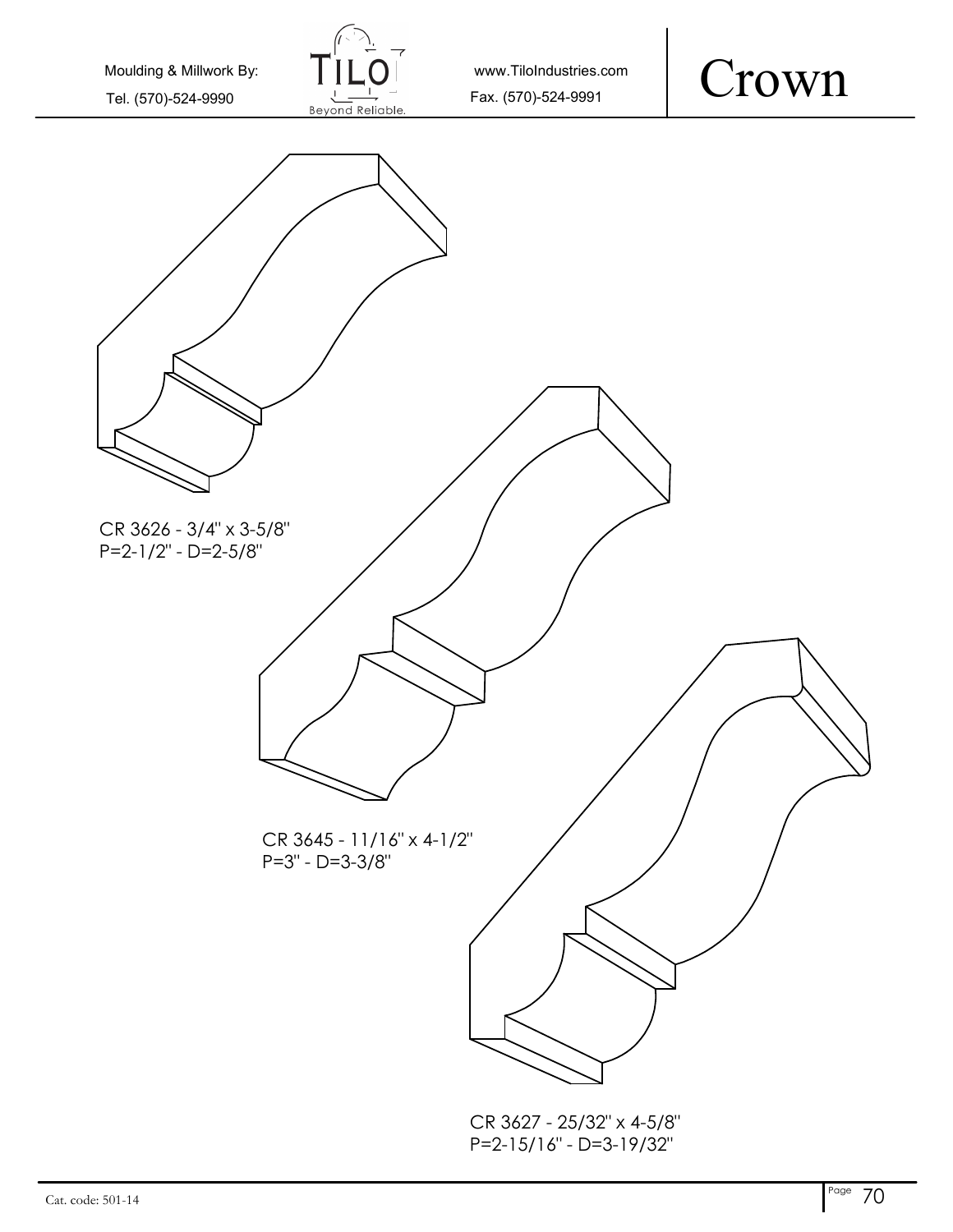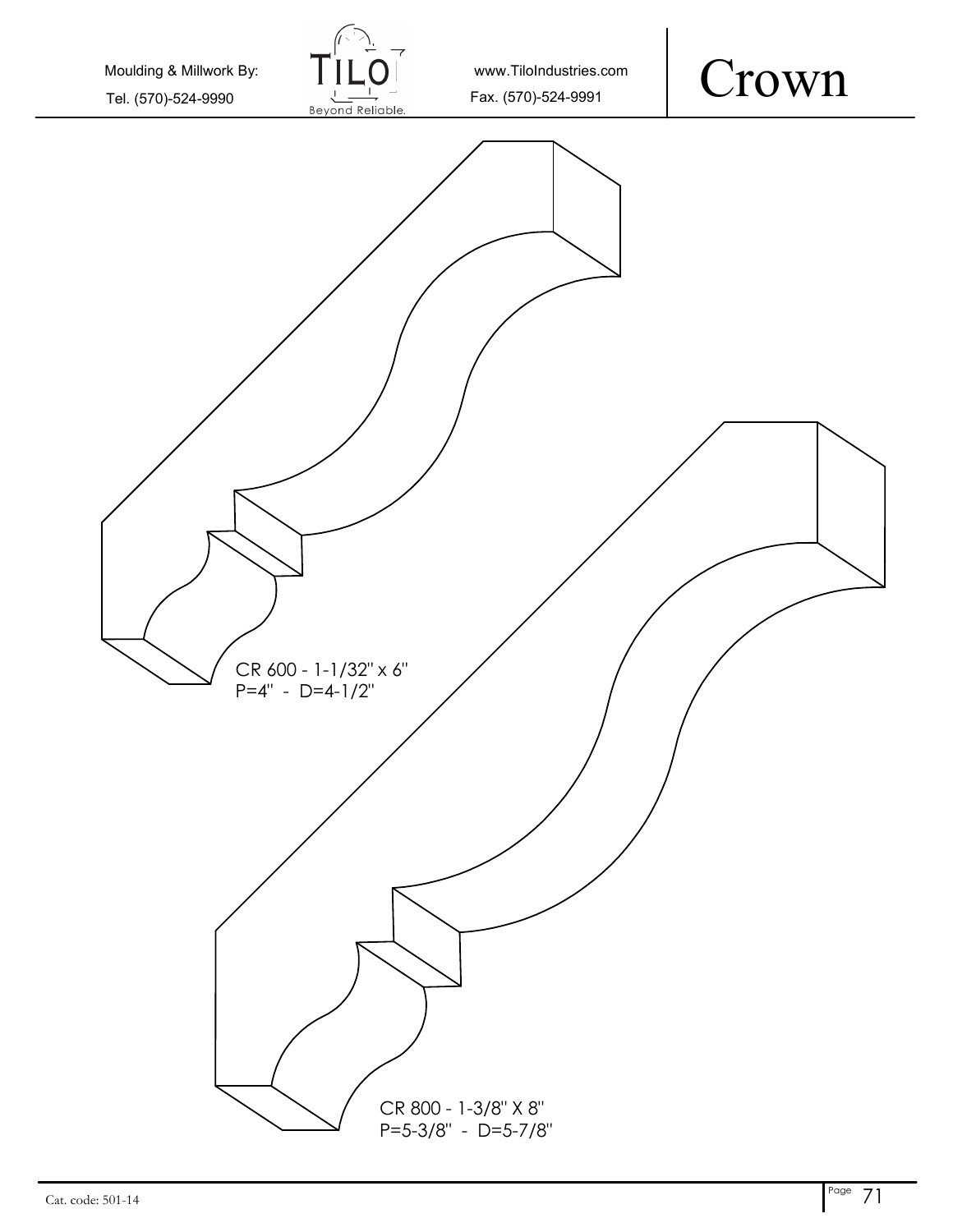Crown www.TiloIndustries.com Tel. (570)-524-9990  $\frac{1}{\frac{1}{1}}$  Tex. (570)-524-9991 Moulding & Millwork By: CR 9125 - 1-1/4" x 9-1/8" P=4-31/32" - D=7-21/32"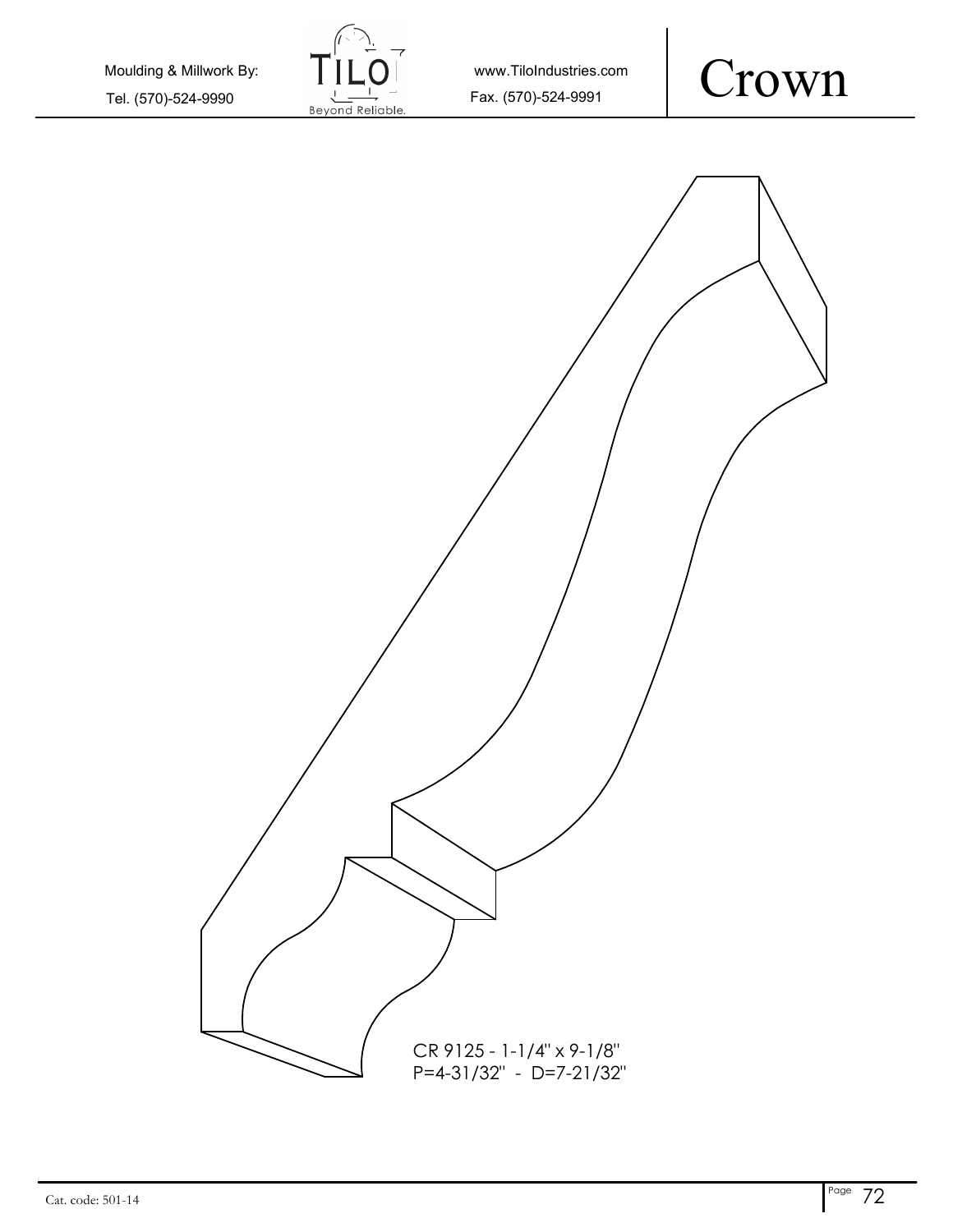

www.TiloIndustries.com





CR 2048 - 13/16" x 2-5/16" P=1-9/16" - D=1-11/16"



CR 2058 - 3/4" x 2-5/8" P=1-15/16" - D=1-25/32"



CR 2634 - 3/4" x 2-5/8"  $P=2-1/4" - D=1-3/8"$ 



CR 3608 - 3/4" x 3-5/8" P=2-5/16" - D=2-3/4"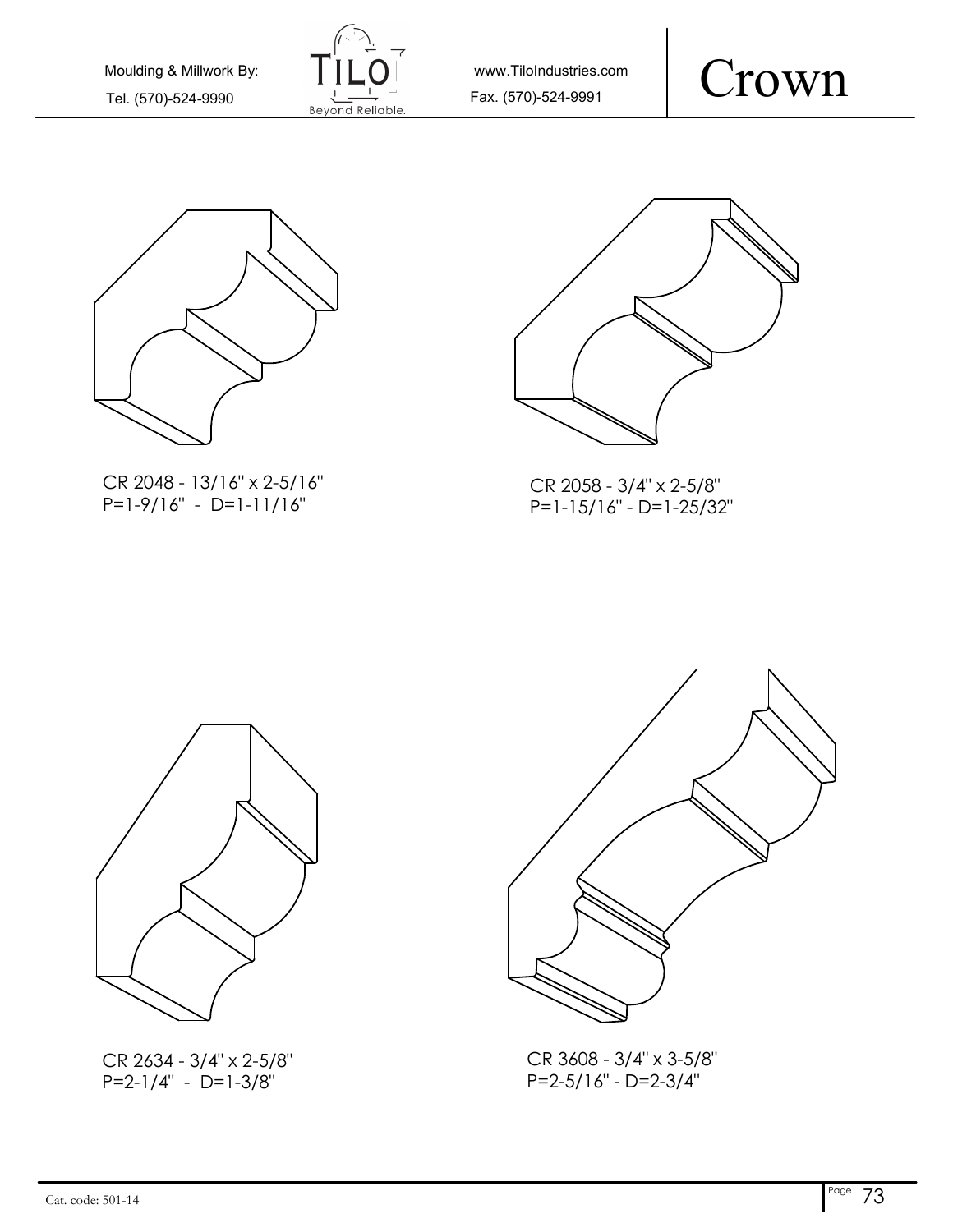

www.TiloIndustries.com





CR 5058 - 1" x 5-9/16" P=3-15/16" - D=4-1/32"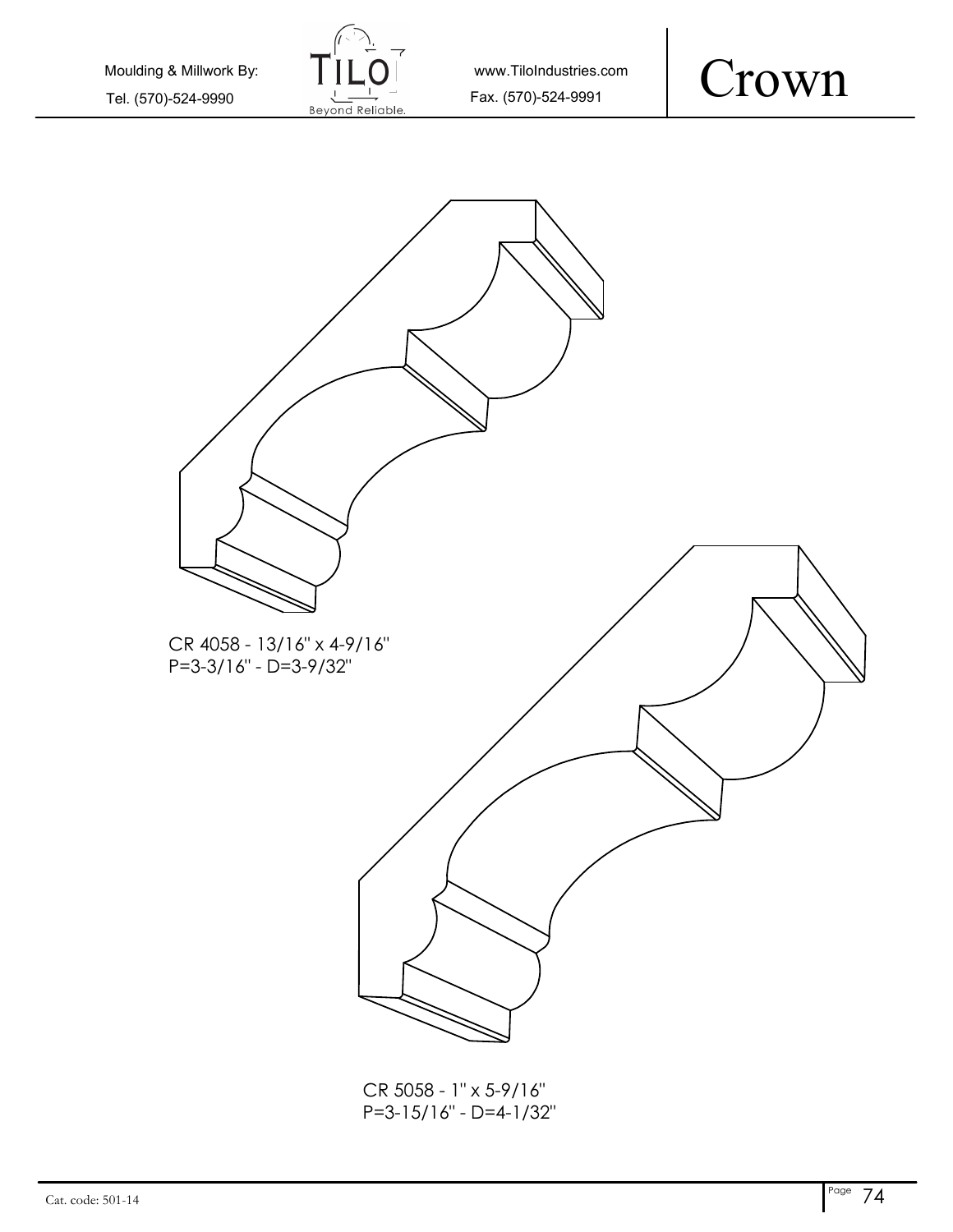

www.TiloIndustries.com

## Crown

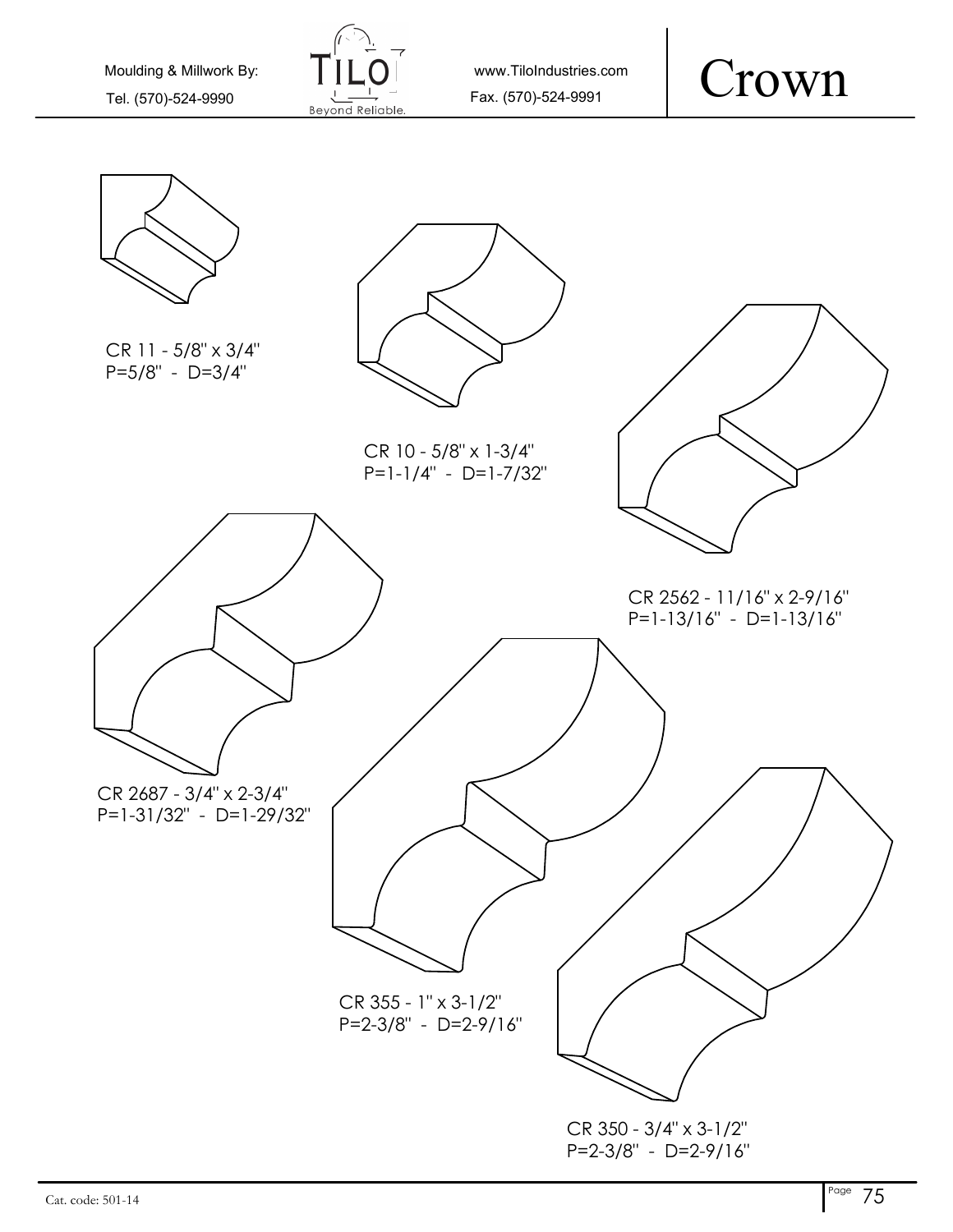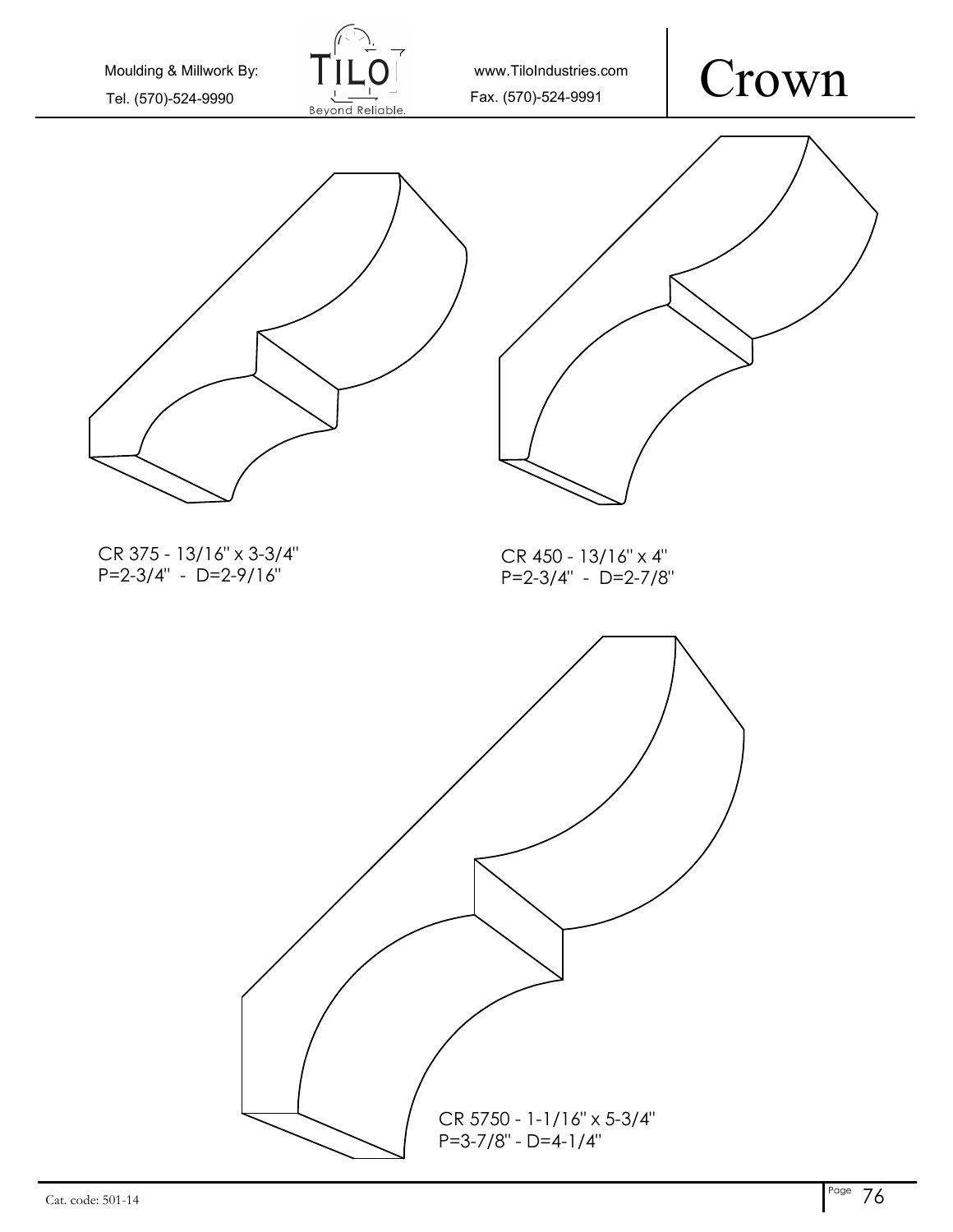Crown www.TiloIndustries.com Tel. (570)-524-9990  $\frac{1}{\frac{1}{1-\frac{1}{1-\frac{1}{1-\frac{1}{1-\frac{1}{1-\frac{1}{1-\frac{1}{1-\frac{1}{1-\frac{1}{1-\frac{1}{1-\frac{1}{1-\frac{1}{1-\frac{1}{1-\frac{1}{1-\frac{1}{1-\frac{1}{1-\frac{1}{1-\frac{1}{1-\frac{1}{1-\frac{1}{1-\frac{1}{1-\frac{1}{1-\frac{1}{1-\frac{1}{1-\frac{1}{1-\frac{1}{1-\frac{1}{1-\frac{1}{1-\frac{1}{1-\frac{1}{1-\frac{1}{1-\frac{1}{1-\frac{$ Moulding & Millwork By: CR 5850 - 1-5/16" x 7-3/8" CR 92 - 1-1/16" x 6-1/4" P=3-29/32" - D=5-3/32"

P=4-29/32" - D=5-13/32"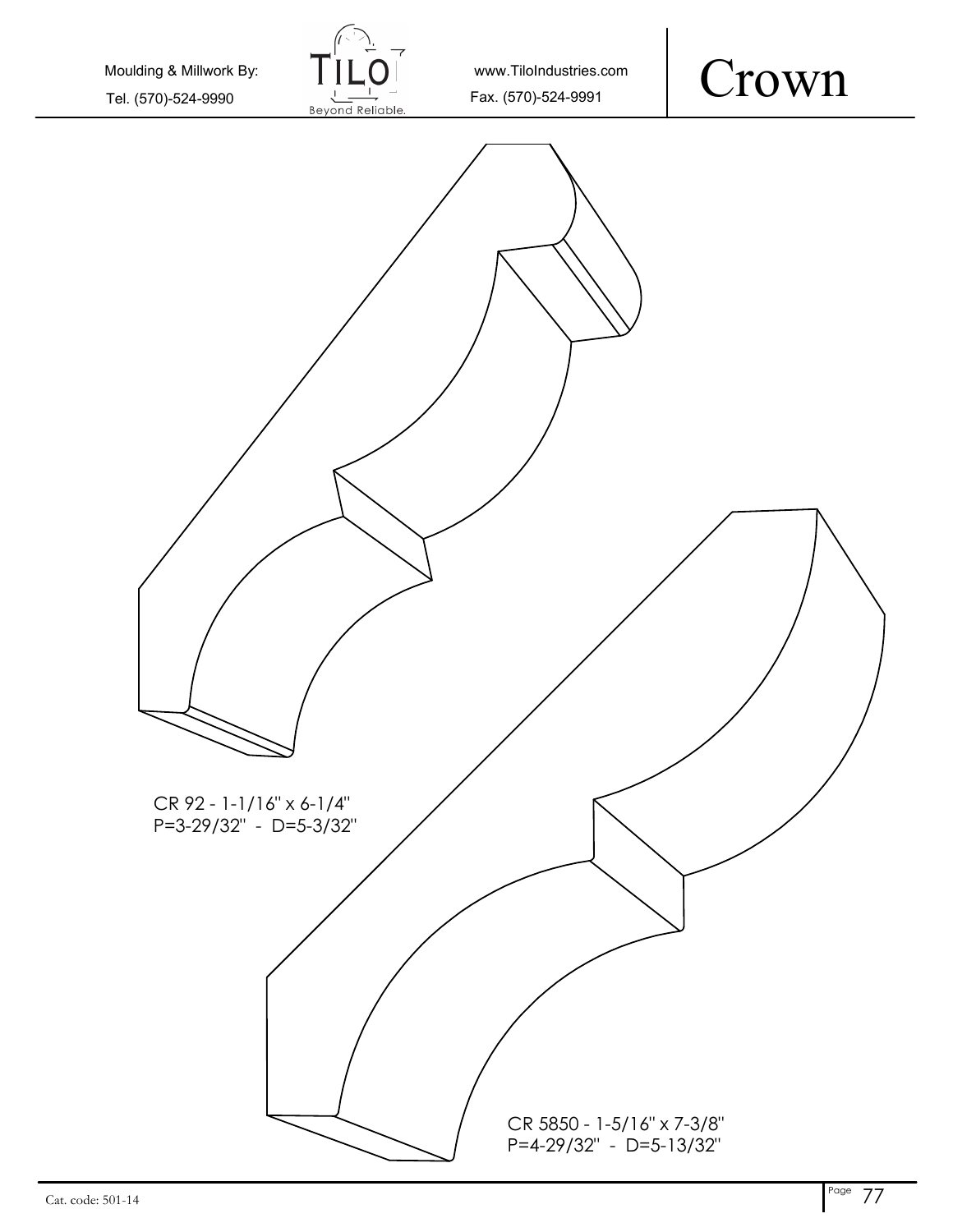

www.TiloIndustries.com





CR 5855 - 1-3/4" x 8-5/16" P=5-13/16" - D=5-15/16"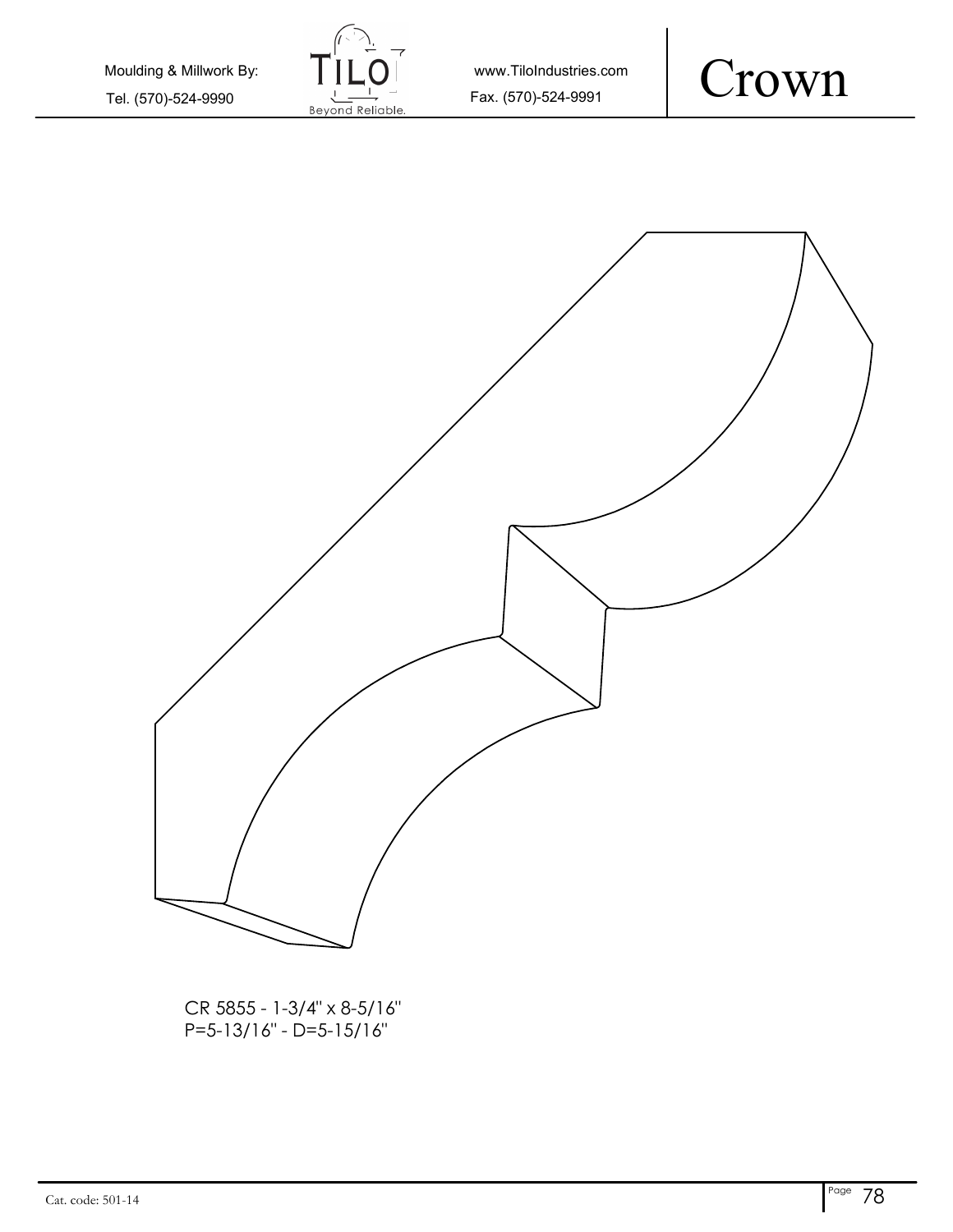



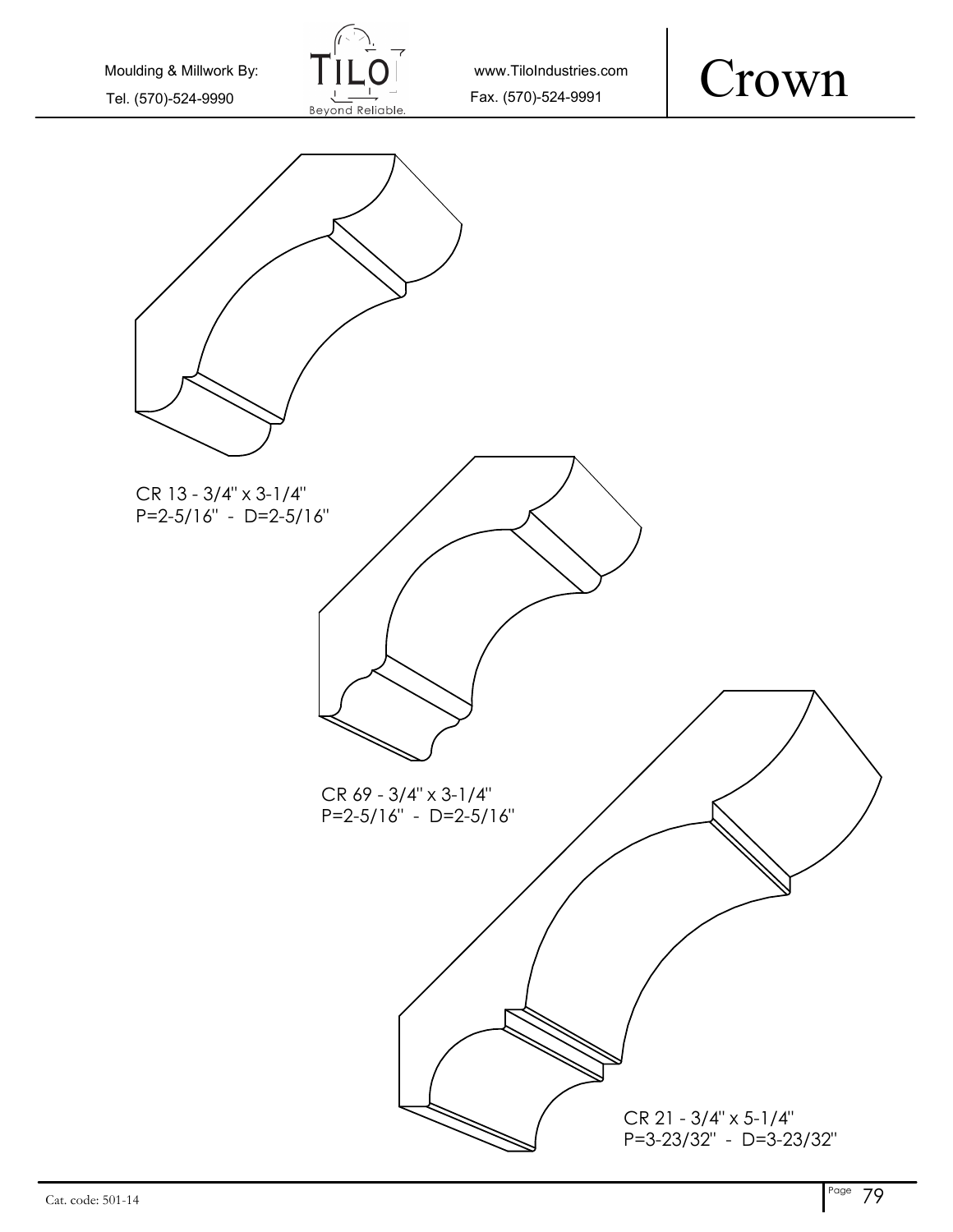

www.TiloIndustries.com

# Crown





CR 3074 - 3/4" x 3-1/2" P=2-7/16" - D=2-17/32"



CR 68 - 11/16" x 3-5/32" P=2-3/32" - D=2-11/32"



CR 70 - 13/16" x 4-9/32" P=2-15/16" - D=3-1/8"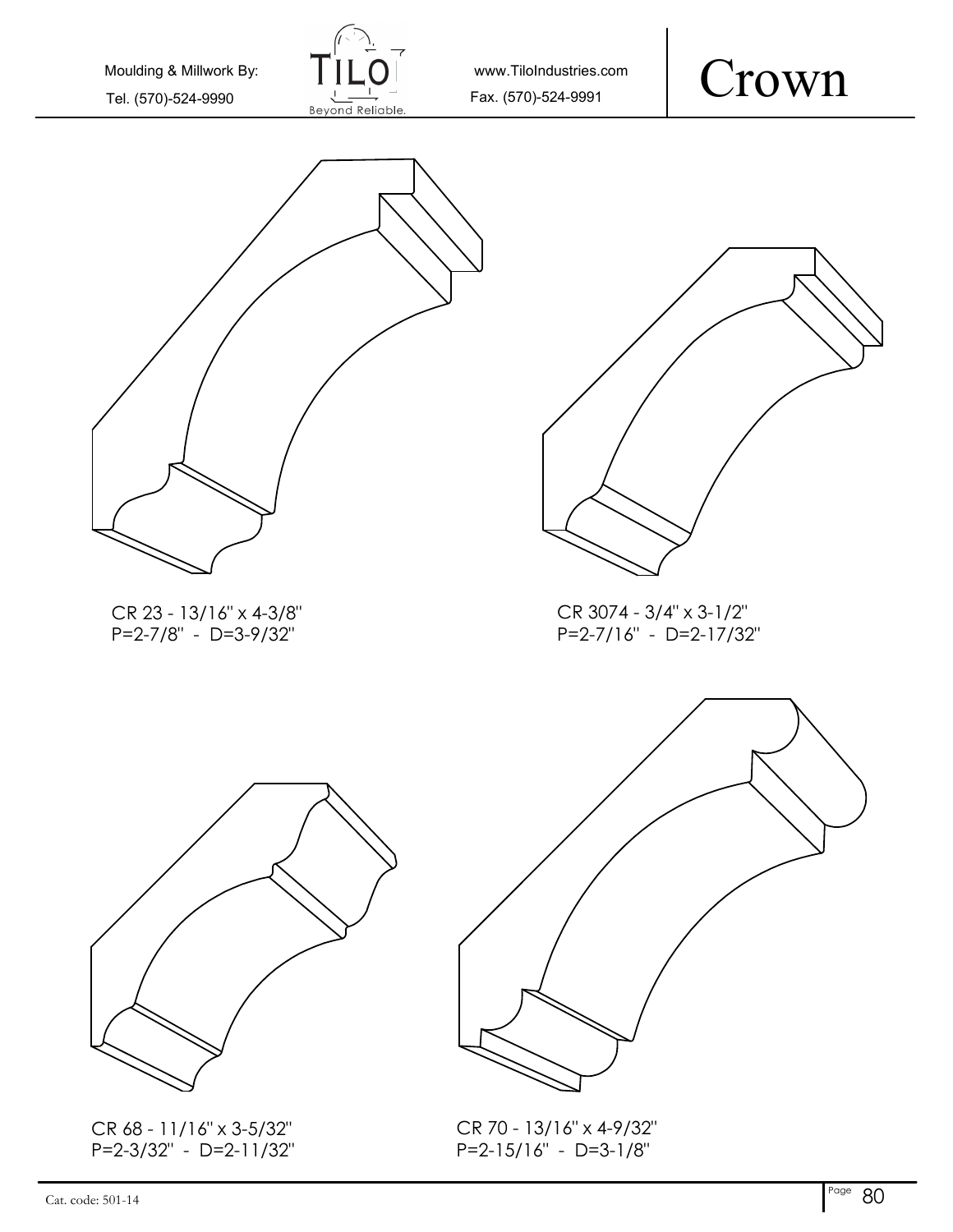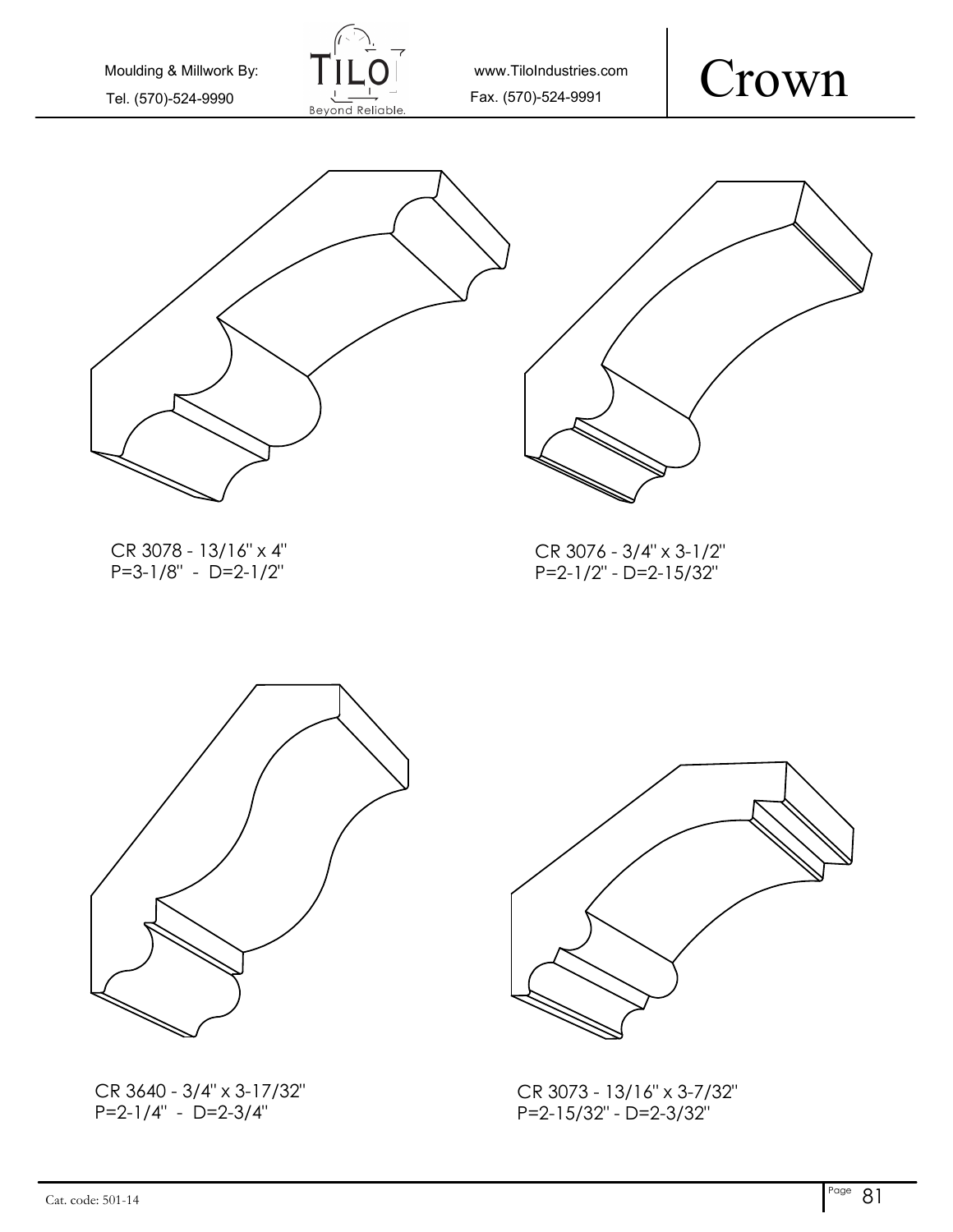

www.TiloIndustries.com





CR 3070 - 13/16" x 3-1/8" P=1-11/16" - D=2-5/8"



CR 3075 - 3/4" x 3-1/2" P=2-11/32" - D=2-19/32"



CR 4374 - 13/16" x 4-3/8" P=2-3/8" - D=3-21/32"



CR 4345 - 1" x 4-11/32" P=2-7/16" - D=3-5/8"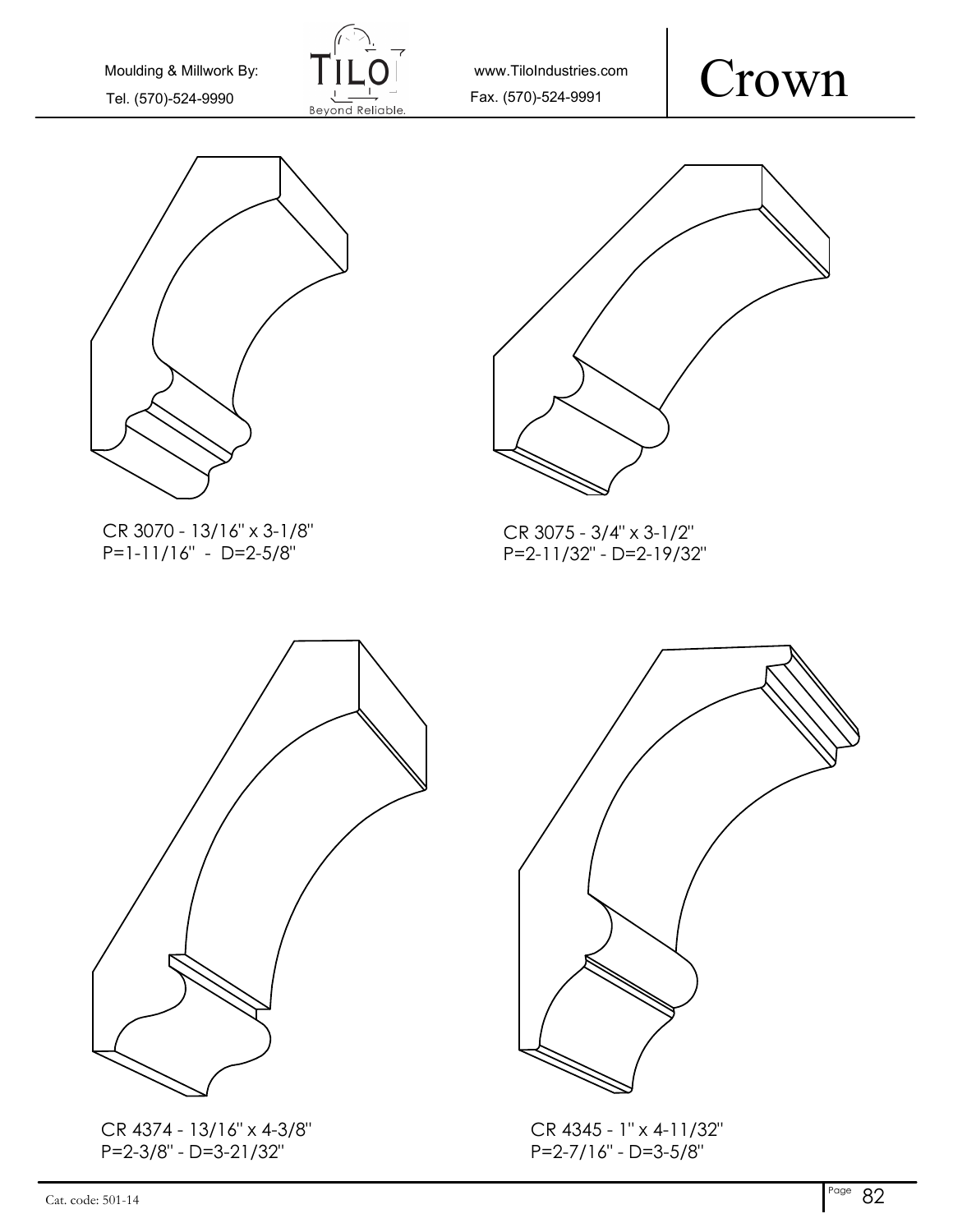

www.TiloIndustries.com





CR 4346 - 1-3/32" x 5-1/8" P=2-7/16" - D=4-13/32"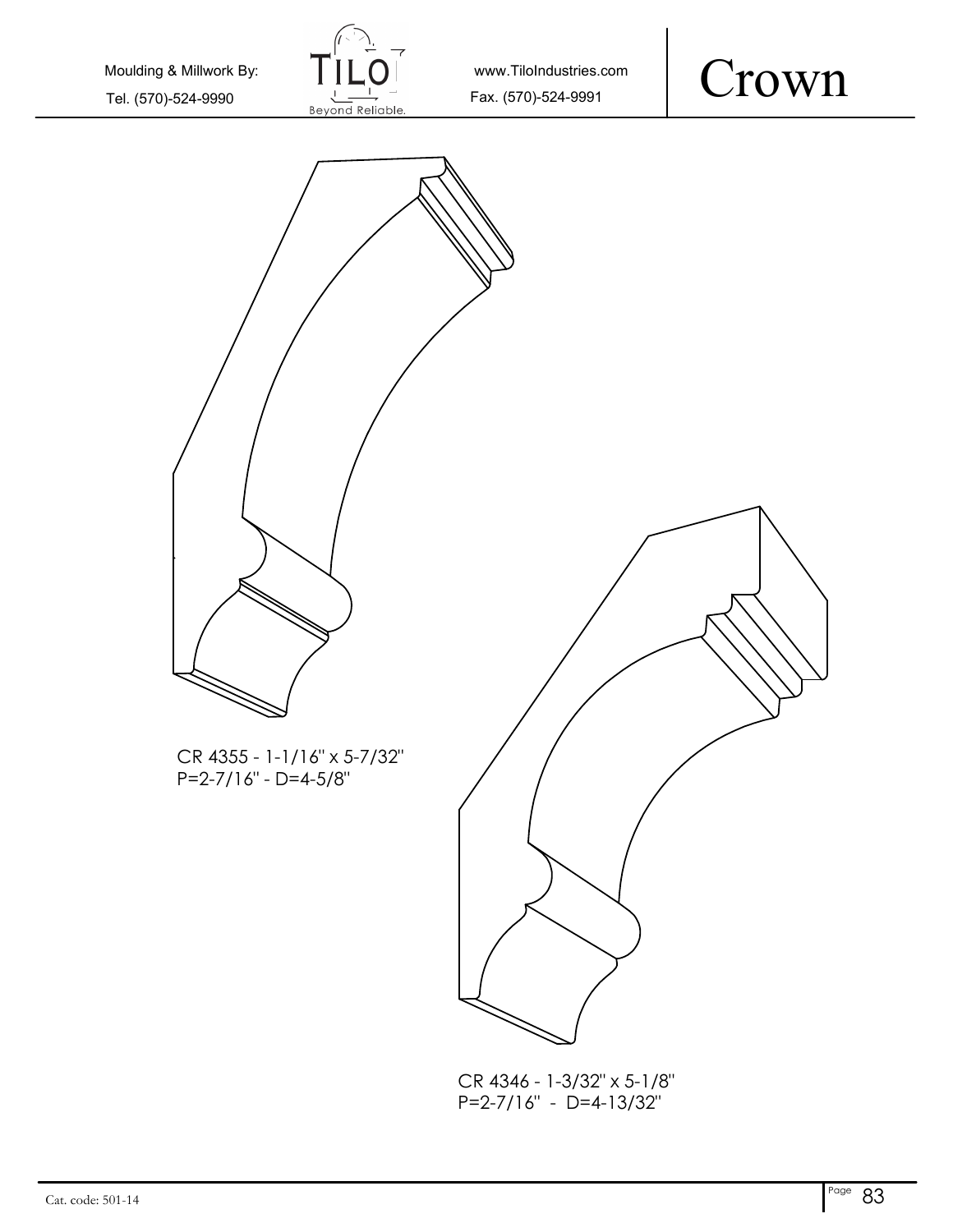

www.TiloIndustries.com



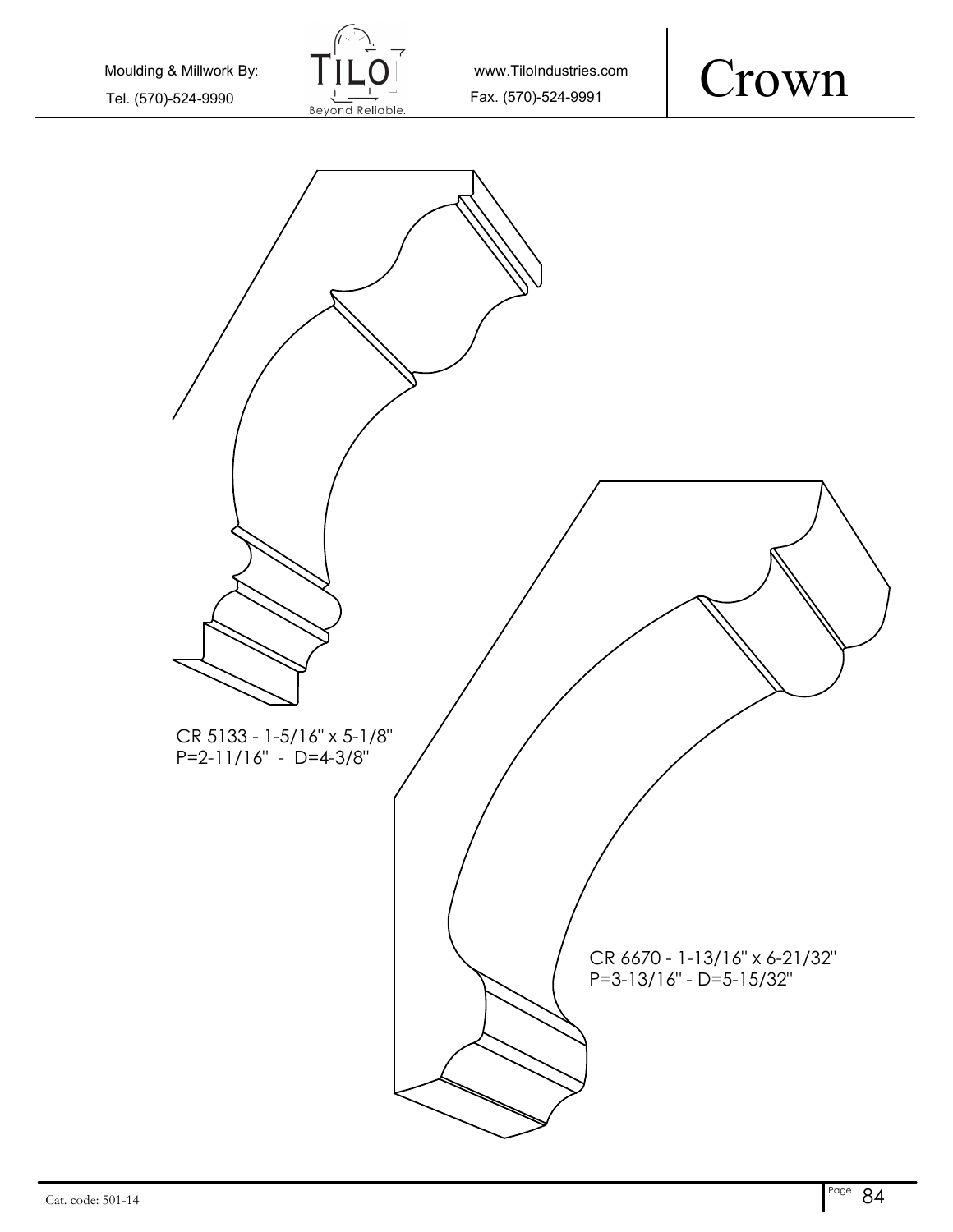| Moulding & Millwork By: |
|-------------------------|
| Tel. (570)-524-9990     |







P=2-3/16" - D=3-1/4"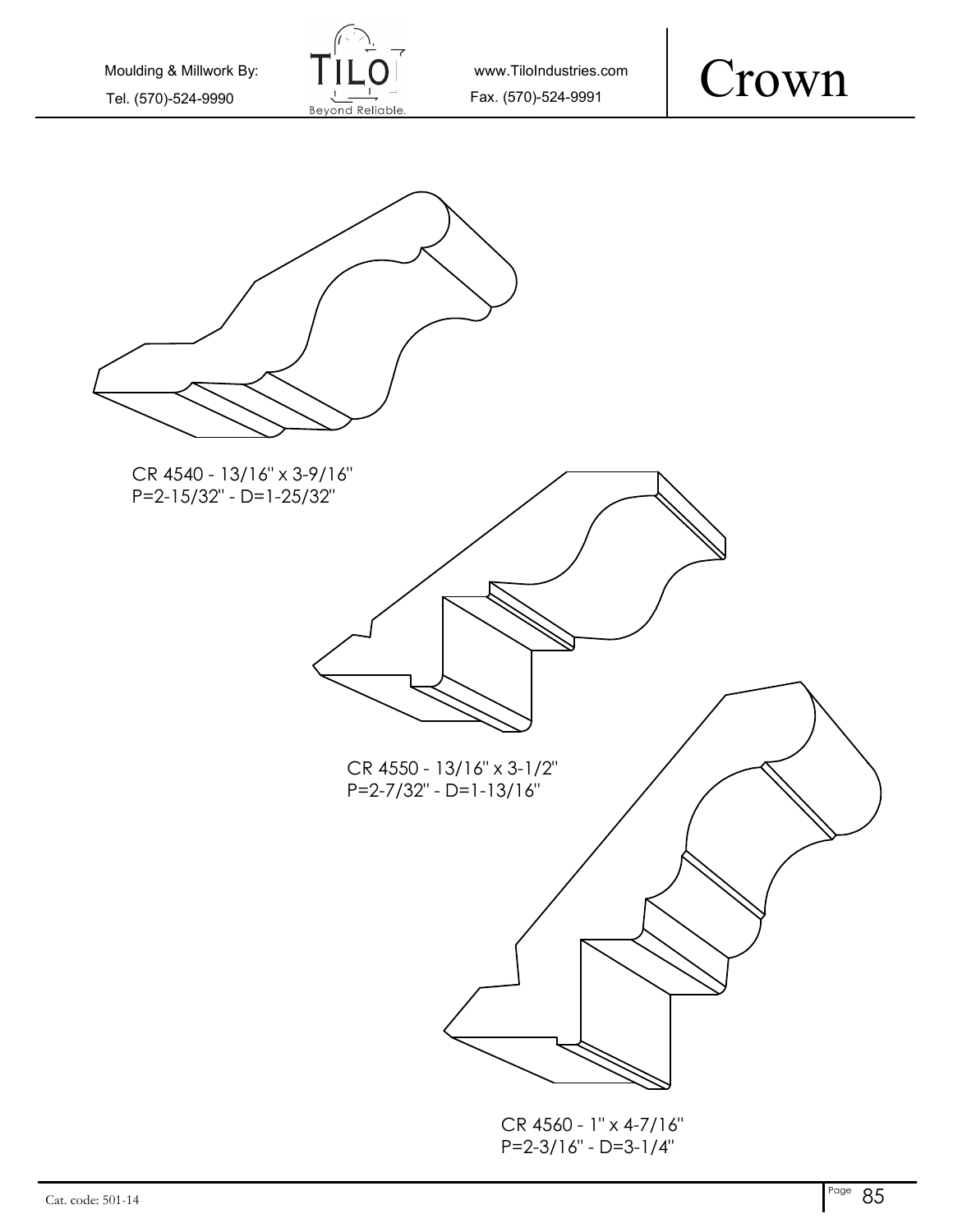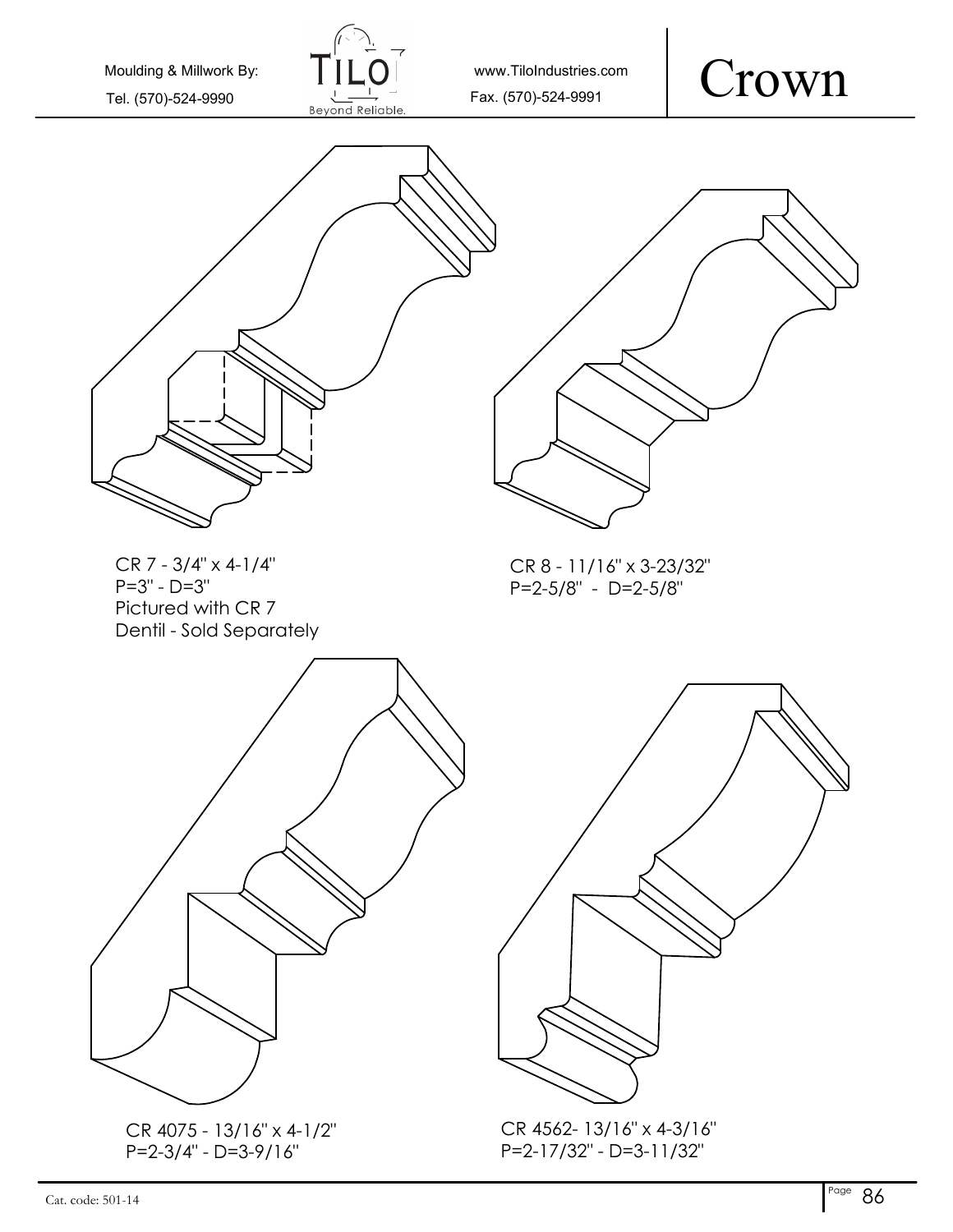

www.TiloIndustries.com

### Crown

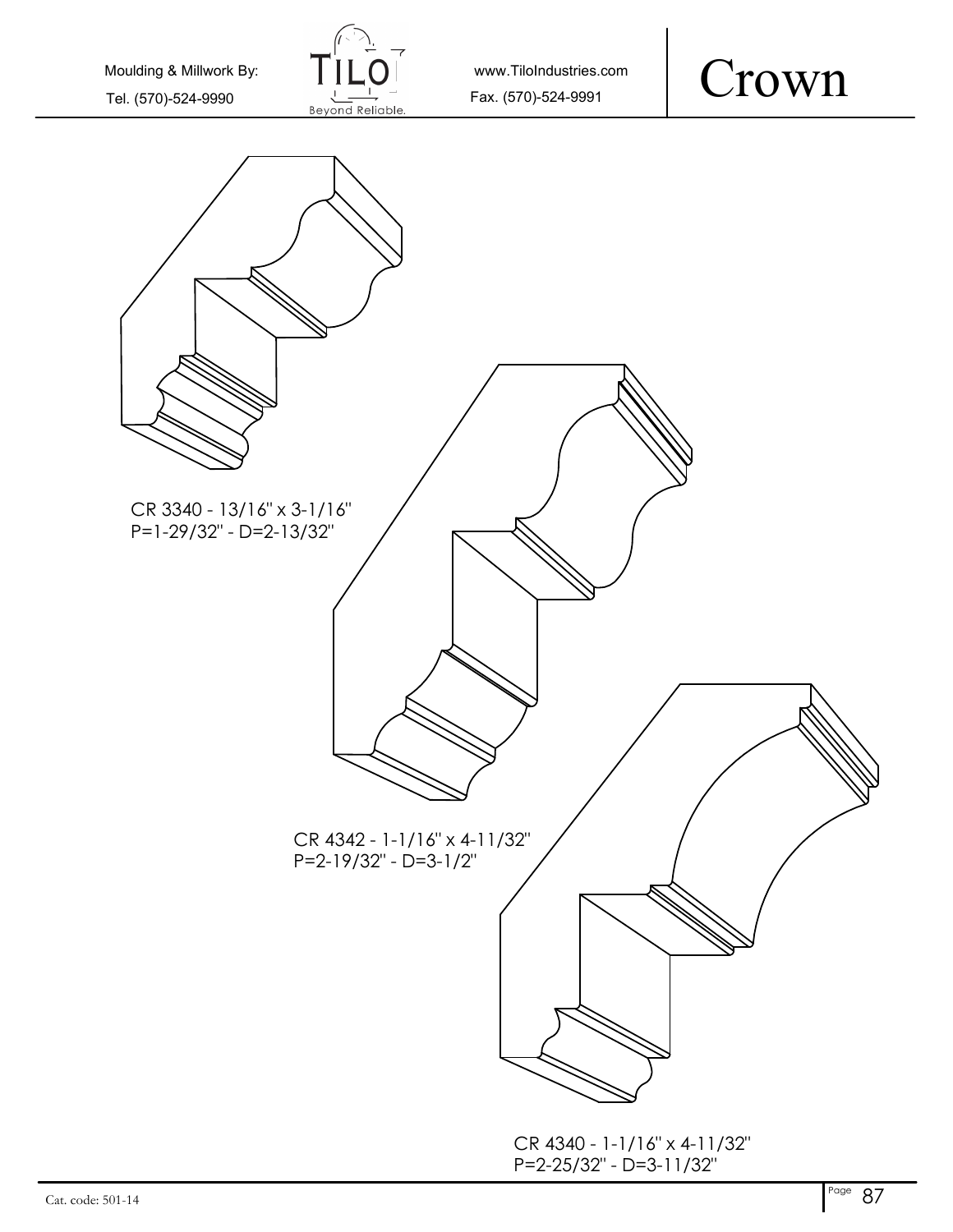Tel. (570)-524-9990  $\frac{1}{\text{Beyond}$  Fax. (570)-524-9991 Moulding & Millwork By:



www.TiloIndustries.com



CR 4372 - 1-3/4" x 7-7/32" P=5-5/32" - D=5-1/32"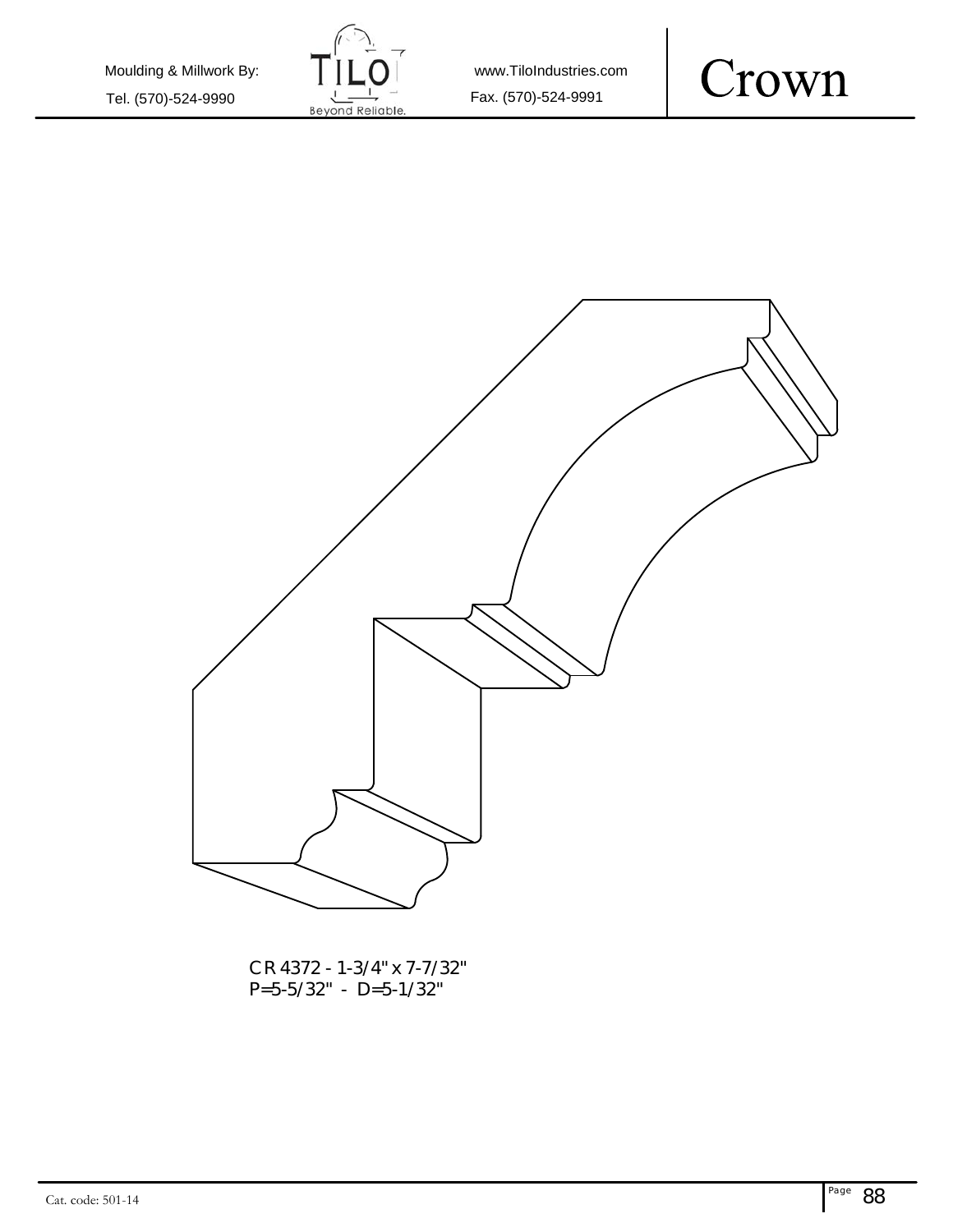

www.TiloIndustries.com

#### Crown



CR 31 - 3/4" x 2- 3/4" P=1-31/32" - D=1-15/16"



CR 250 - 3/4" x 2-1/4" P=1-5/16" - D=1-27/32"



CR 4034 - 13/16" <sup>x</sup> 4-3/4" P=3-1/4" - D=3-15/32"

CR 4024 - 11/16" <sup>x</sup> 3-11/16" P=2-17/32" - D=2-11/16"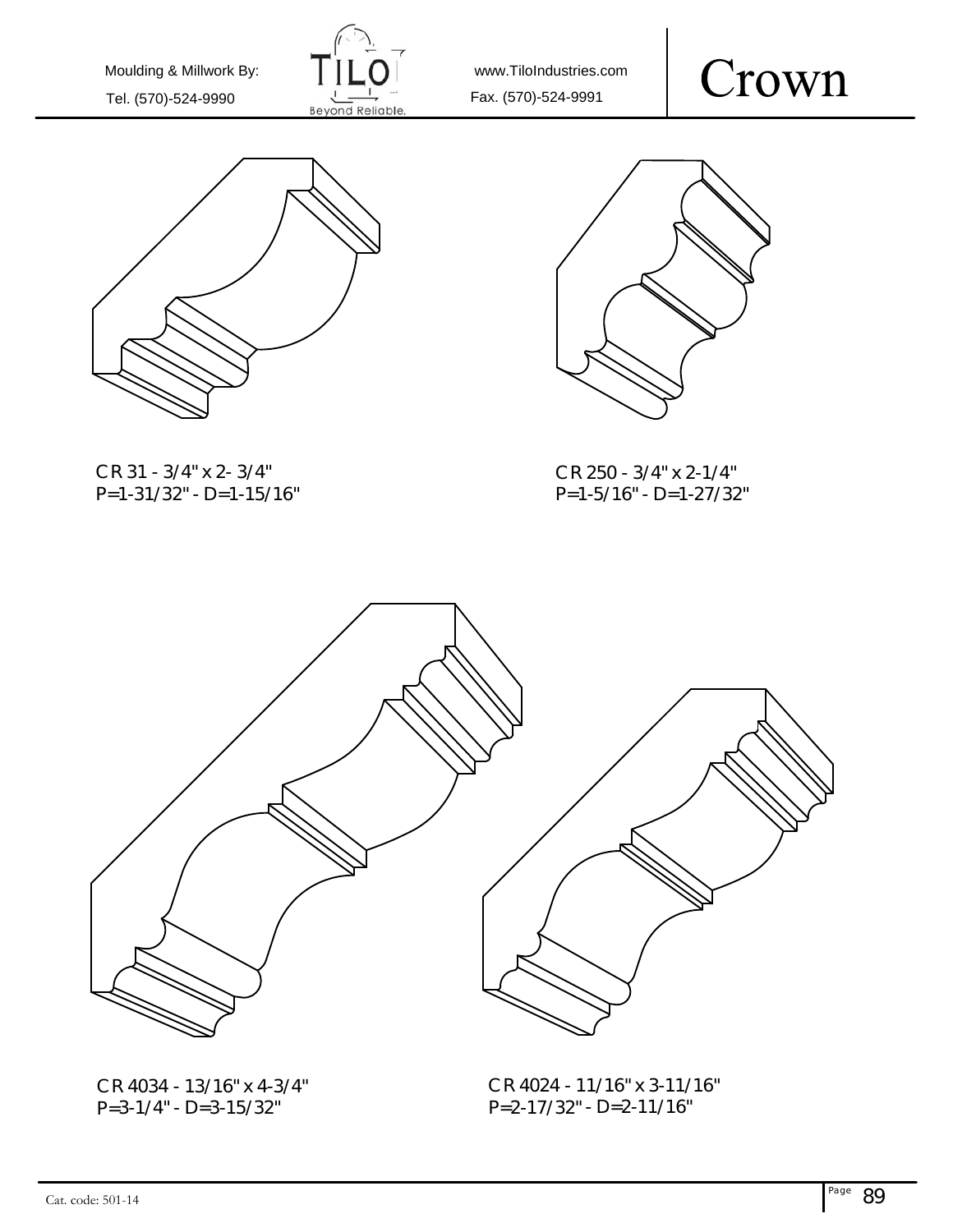

www.TiloIndustries.com





CR 22 - 13/16" <sup>x</sup> 5-9/16" P=3-7/8" - D=4-1/32"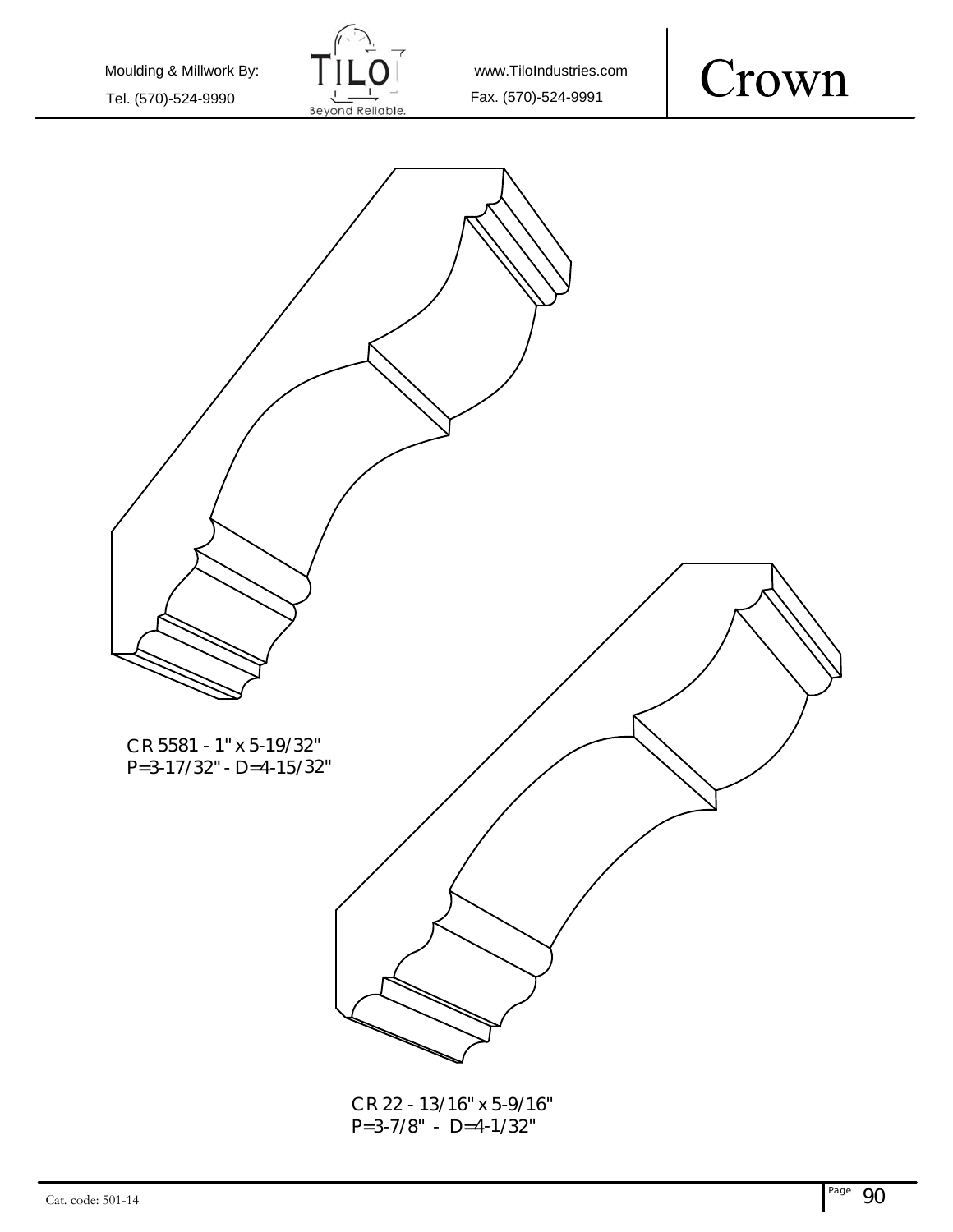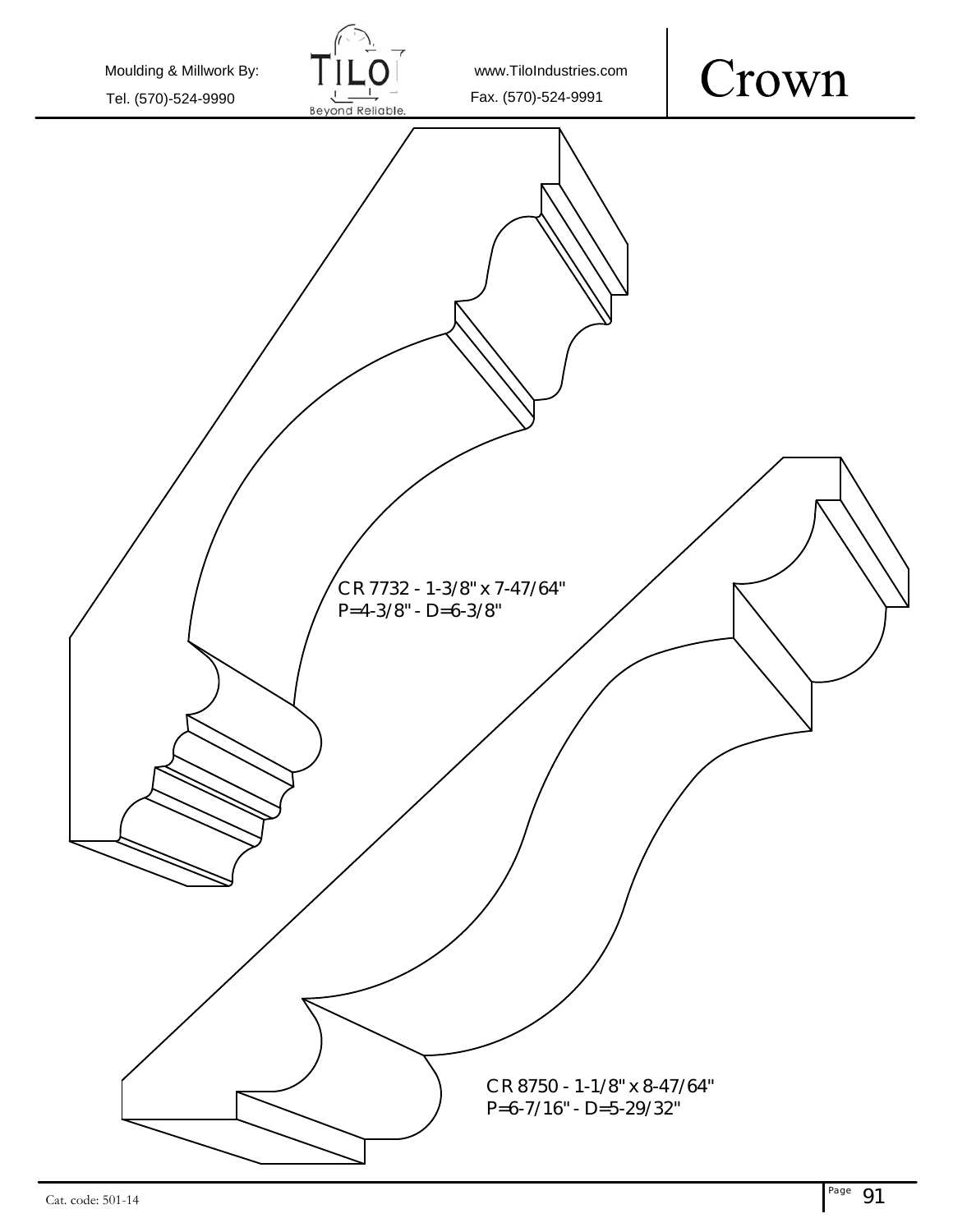Tel. (570)-524-9990  $\frac{1}{\text{Beyond}$  Fax. (570)-524-9991 Moulding & Millwork By:



www.TiloIndustries.com





CR 7644 - 1-5/16" X 7-21/32" P=5-3/8" - D=5-3/8"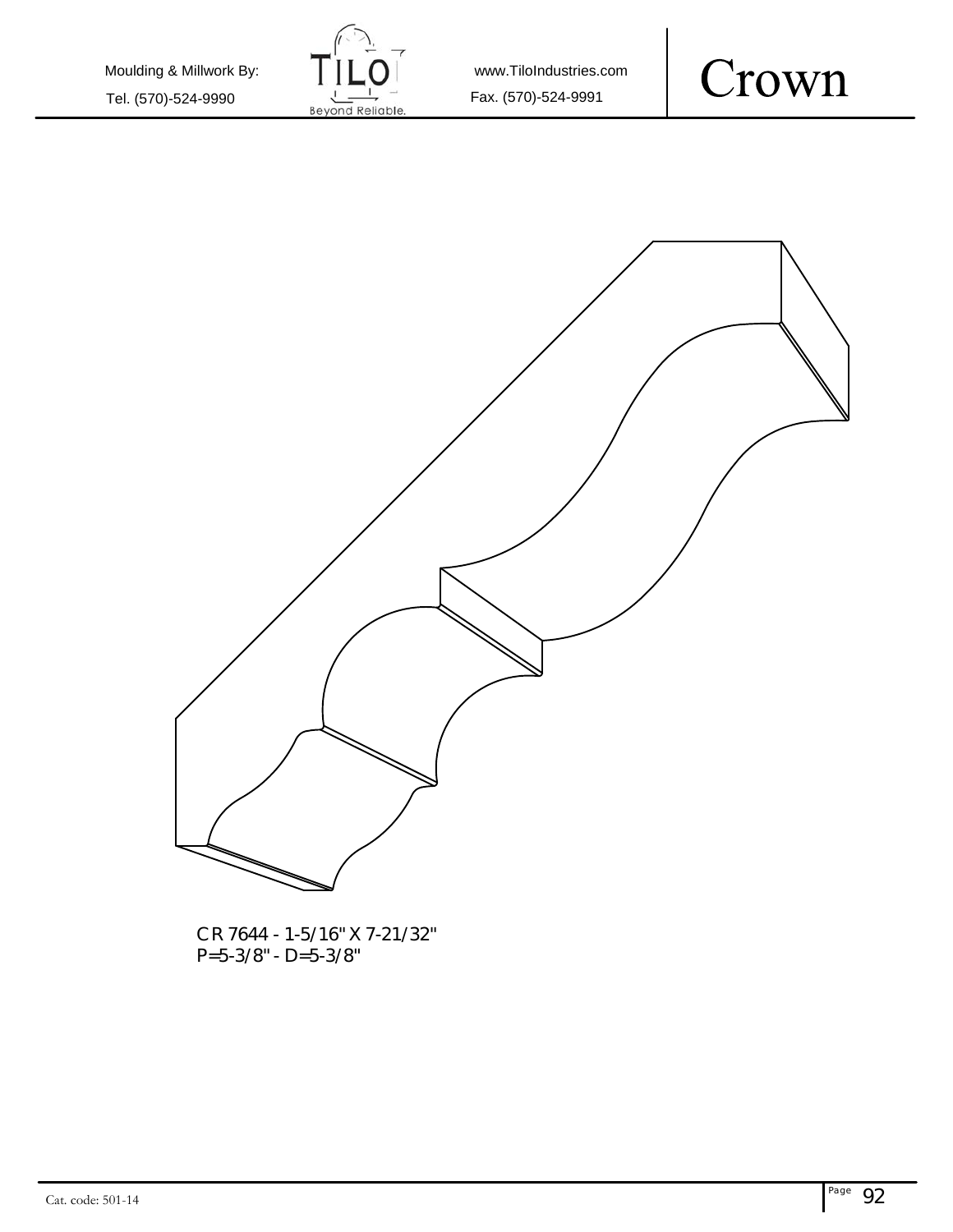





CR 3320 - 3/4" x 2-15/32"  $P=1-3/4" - D=1-3/4"$ 



CR 3322 - 1/2" x 2-9/16" P=1-5/8" - D=2"



CR 3325 - 13/16" x 4-1/8" P=2-7/8" - D=2-7/8"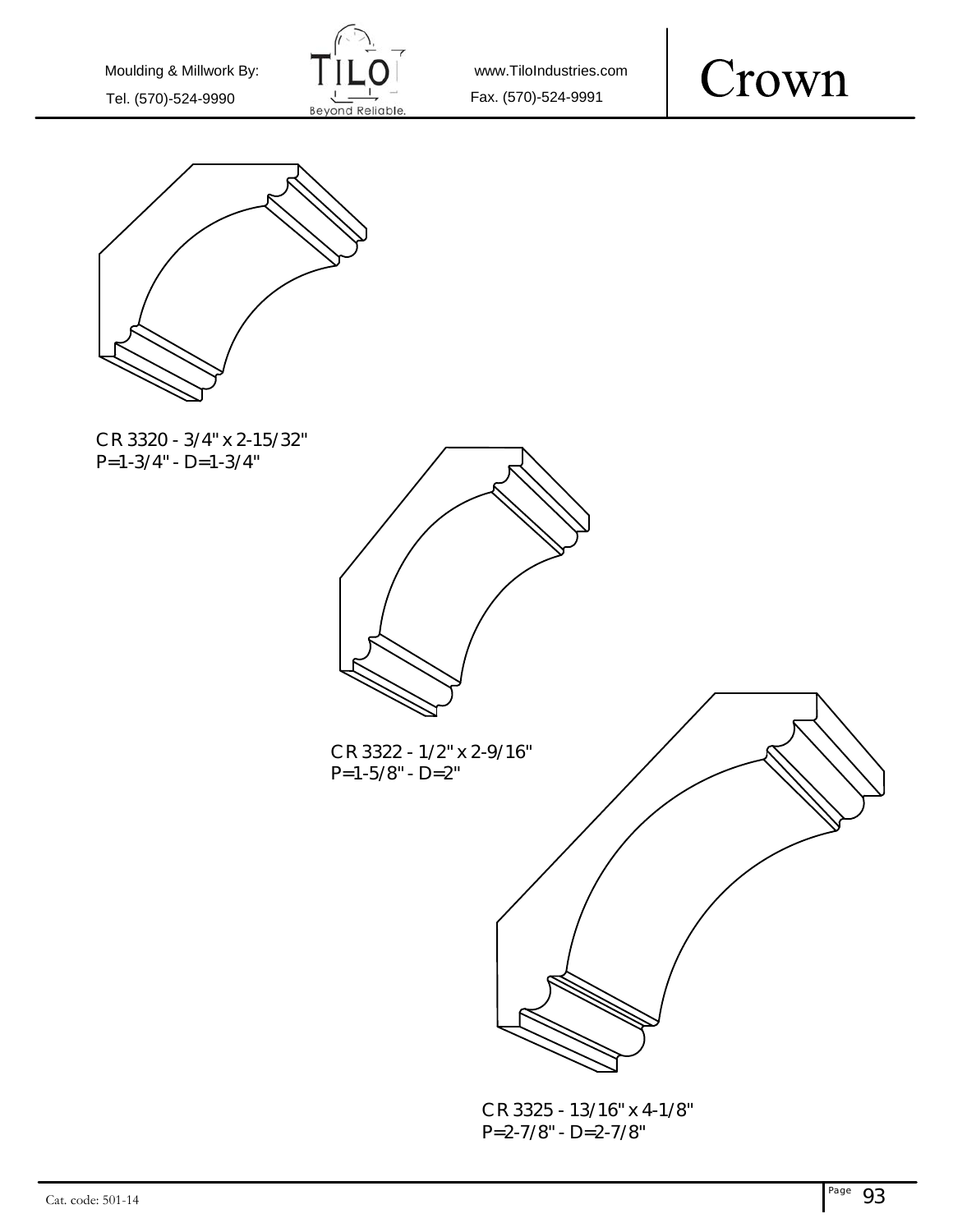





CR 4124 - 1" x 2-13/16"  $P=2" - D=2"$ 



CR 4125 - 1-1/8" x 4-1/16" P=2-7/8" - D=2-7/8"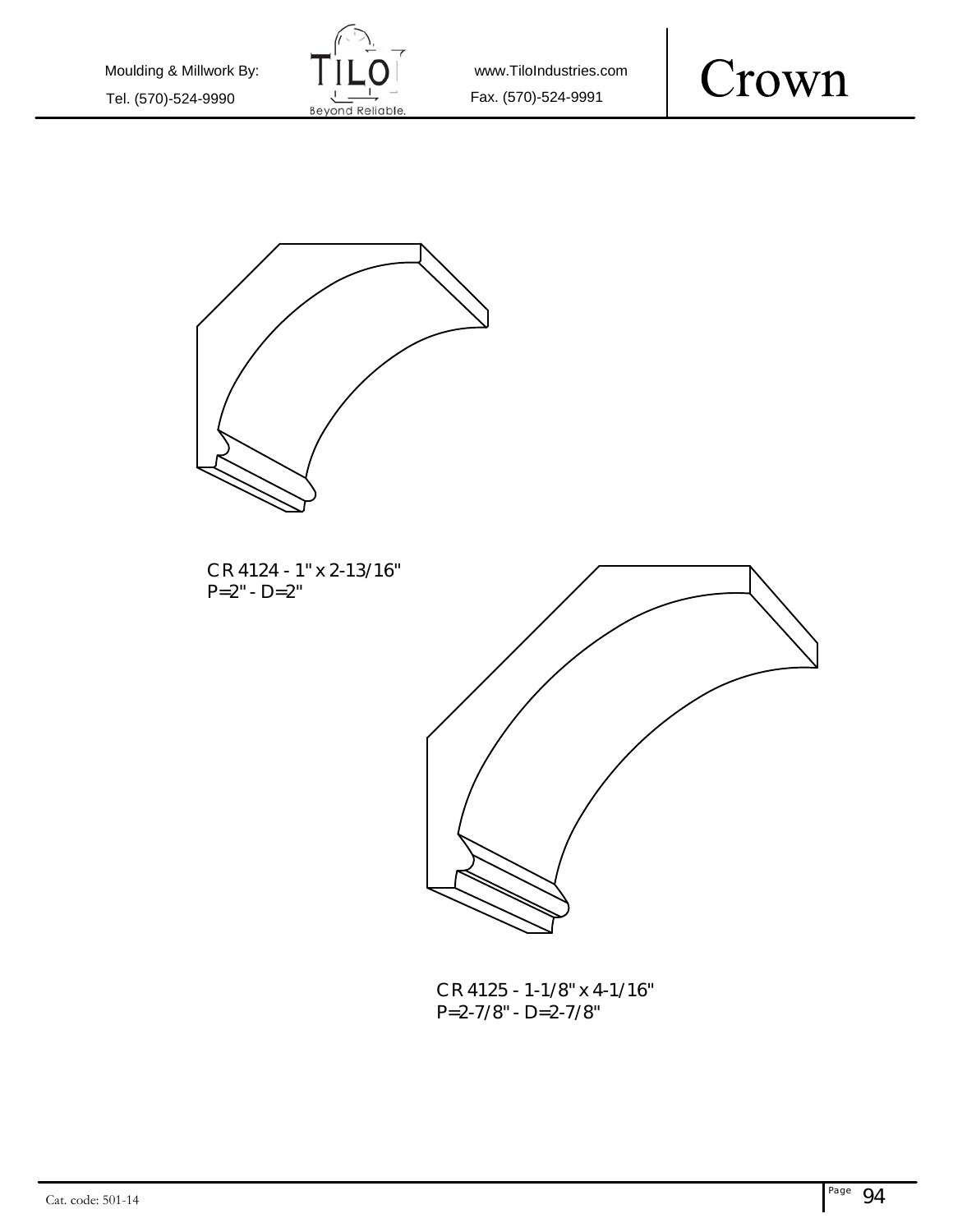

www.TiloIndustries.com





CR 3315 - 13/16" x 2-15/32" P=1-9/16" - D=1-29/32"



CR 3316 - 13/16" x 3-3/16" P=1-31/32" - D=2-1/2"



CR 3317 - 1-1/4" x 4-9/16" P=2-25/32" - D=3-19/32"

CR 3351 - 13/16" x 5-1/8" P=3-5/8" - D=3-5/8"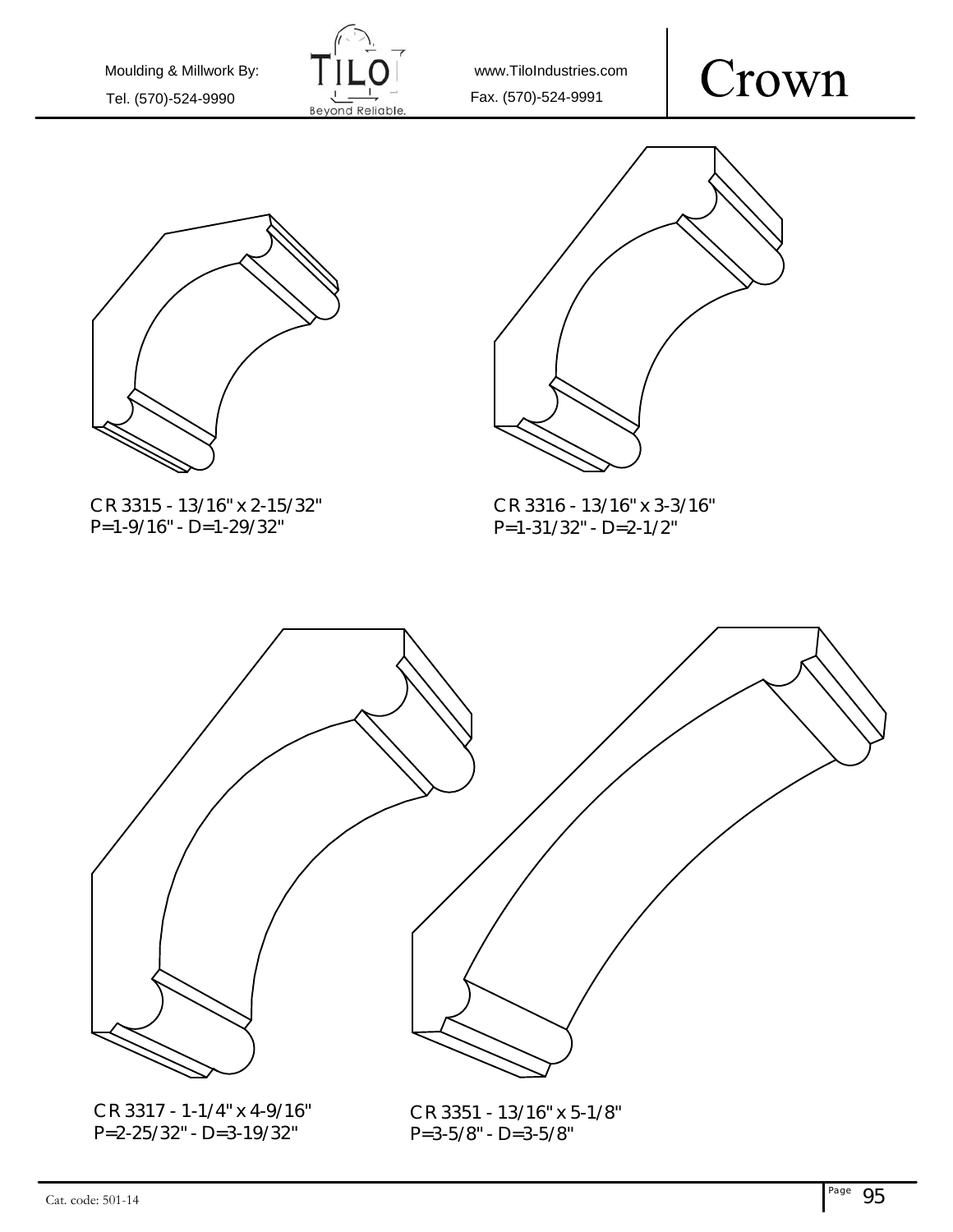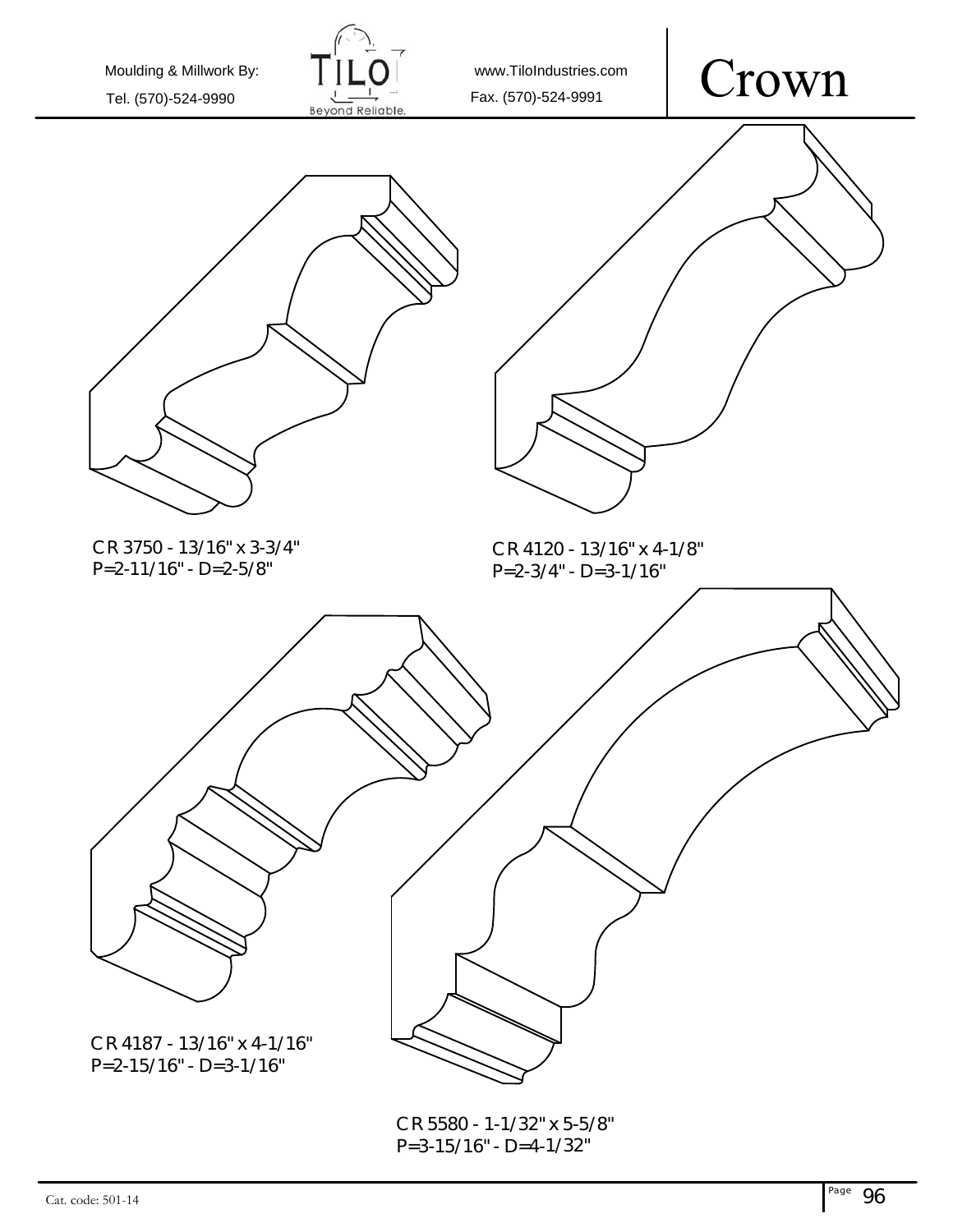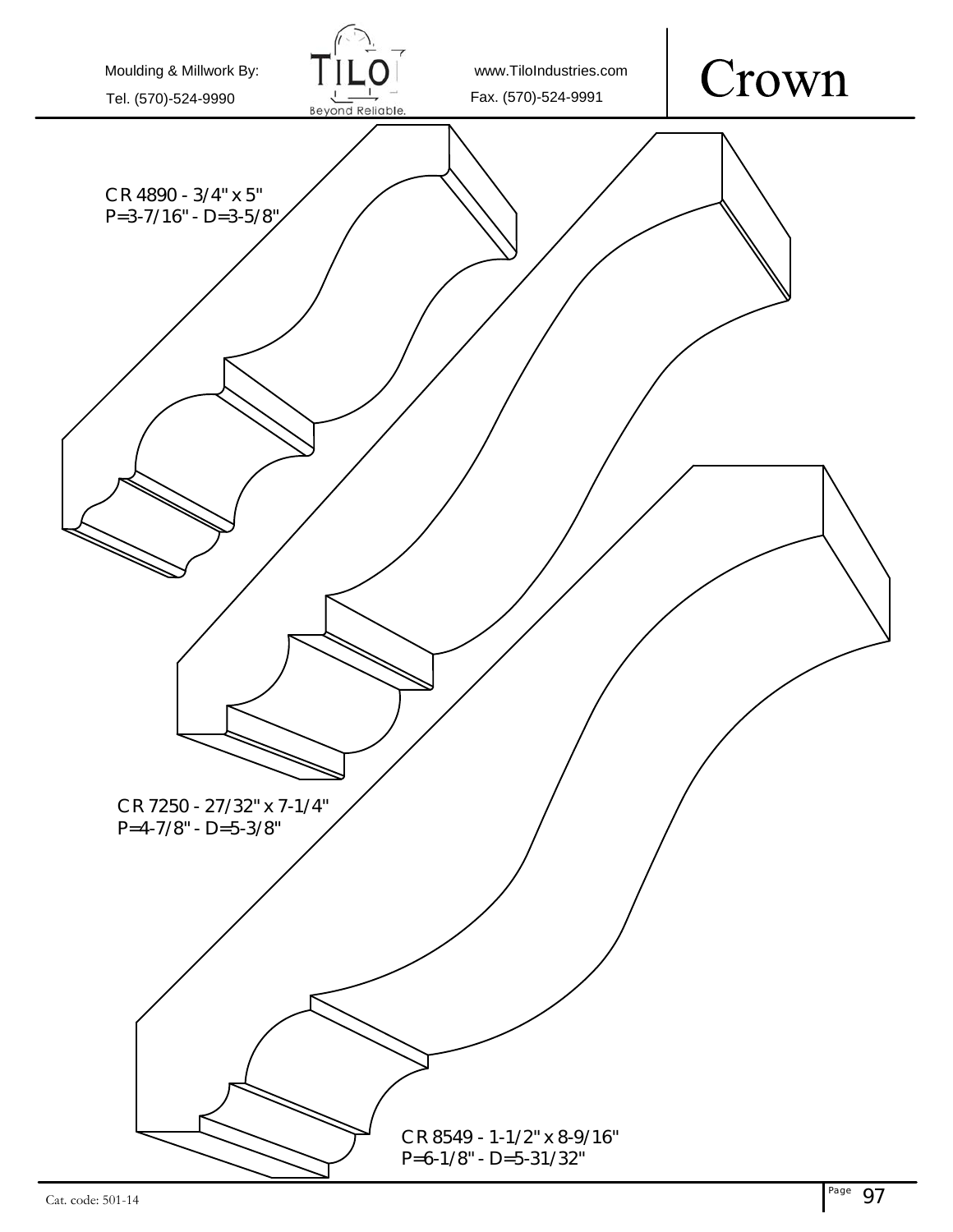